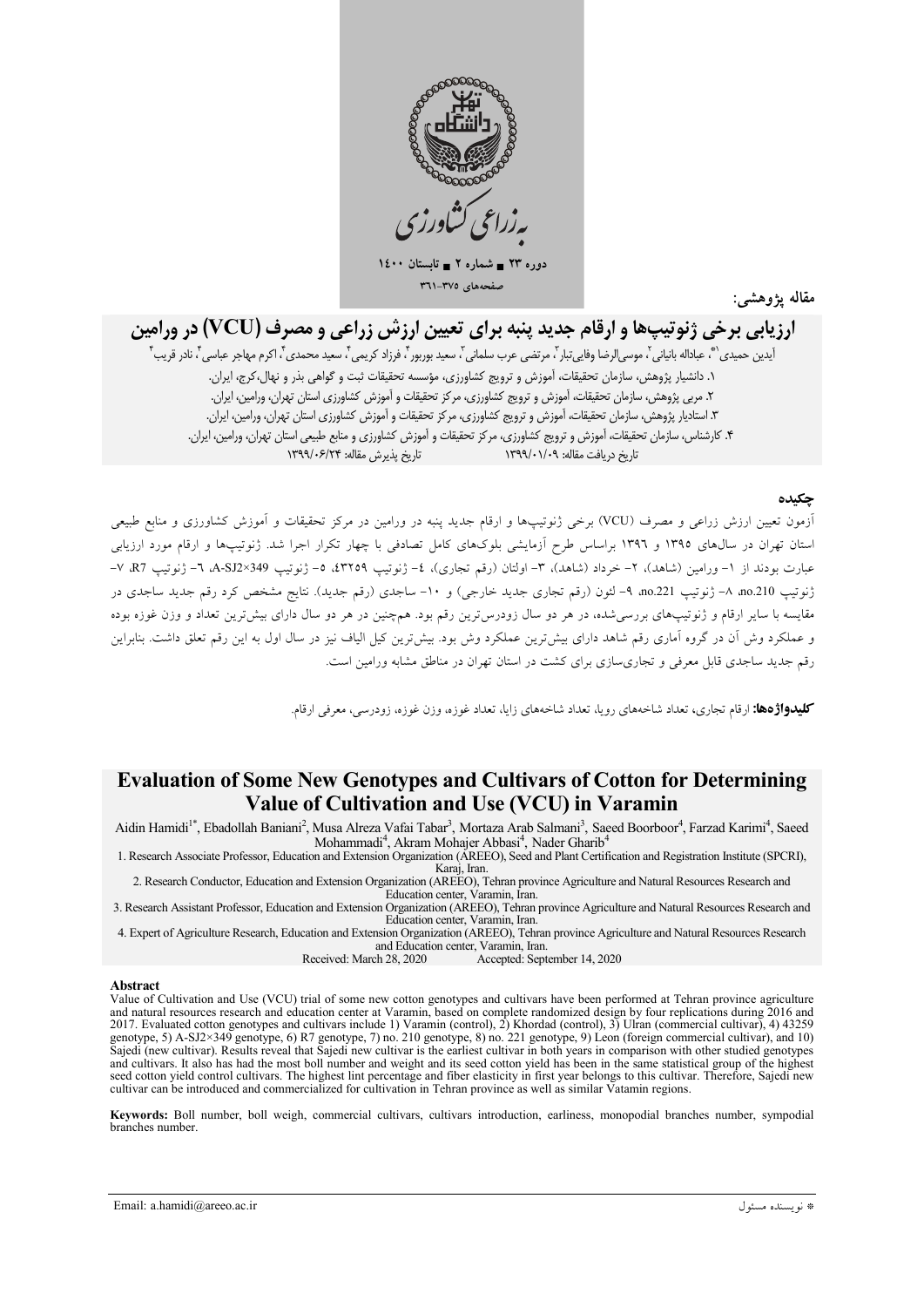آيدين حميدي، عباداله بانياني، موسىالرضا وفاييتبار، مرتضى عرب سلماني، سعيد بوربور، فرزاد كريمي، سعيد محمدي، اكرم مهاجر عباسي، نادر قریب

١. مقدمه

پنبه<sup>۱</sup> از مهمترین محصولات زراعی است و در سال زراعی ۹۷–۱۳۹٦ سطح برداشت و میزان تولید پنبه در کشور بهترتیب ۷۰۸۰۰ هکتار و ۱٦٥٢٩٥ تن و عملکرد در هکتار پنبه اراضی آبی و دیم کشور بهترتیب ۲۳۸٦ و ۸۳۸ کیلوگرم در هکتار بوده است (Ahmadi et al., 2019). ارقام گیاهی مهم,ترین دستاورد پژوهشهای بهنژادی هستند. ارزش زراعی و مصرف ارقام جدید باید قبل از معرفی به کشاورزان با آزمون تعیین ارزش زراعی و مصرف (VCU)<sup>۲</sup> با ارقام رایج مقایسه و ارزیابی شده و ارقام جديد برتر معرفي شوند (Mozafari et al., 2010).

هدف از معرفی ارقام جدید پنبه با هدف افزایش عملکرد، زودرسی، مقاومت به تنشهای زنده و نمیرزنده است (Arevalo *et al., 2008*). Morello *et al.* (2010) با آزمون تعیین ارزش زراعی و مصرف برتری زودرسی، عملکرد وش و کیل، طول الیاف رقم جدید ينبه BRS293 را مشخص نمودند. هم چنين Suassuna .2018)et al) با آزمون تعیین ارزش زراعی و مصرف دو رقم جديد برتر پنبه را انتخاب و بهعنوان رقم پرمحصول مقاوم به آفات معرفی کردند. Vianna .2017) Barroso et al (2017) نيز با آزمون تعيين ارزش زراعی و مصرف یک ژنوتیپ گزینششده برتر پنبه را به عنوان رقم متوسط رس مقاوم به آفات و بیماریها معرفی کردند. .Anjum et al (2001) با مقایسه پنج رقم پنبه، گزارش کردند که سه مکان میوهدهی اول روی شاخه های زایا، مهم تر از بقیه مکانهای میوهدهی میباشند و اولین مکان میوهدهی، بیشترین نقش را در تشکیل عملکرد دارد. باوجود ارقام پنبه جدیدی که اصلاح و معرفی شدهاند، همچنان عمده سطح زیر

کشت پنبه کشور به رقم ورامین اختصاص دارد که حدود ٦٠ سال از معرفی آن می گذرد ( Hamidi et al.,  $(2012)$ 

باوجود ارقام پنبه جدیدی که اصلاح و معرفی شدهاند، همچنان عمده سطح زیر کشت پنبه کشور به رقم ورامین اختصاص دارد که حدود ٦٠ سال از معرفی آن می گذرد (Hamidi *et al.*, 2012). باتوجه به دیررسی این رقم جایگزینی آن با ارقام جدید زودرس تر در برنامه وزارت جهاد كشاورزي قرار گرفته و بهدنبال آن ارقام جدید پنبه اصلاح و در دست معرفی هستند. این پژوهش بهمنظور ارزیابی ارزش زراعی و مصرف برخی ارقام و ژنوتیپهای جدید پنبه در شرایط منطقه ورامین با هدف معرفي و تجاري سازي اجراشد.

## ۲. مواد و روشها

این پژوهش برای آزمون تعیین ارزش زراعی و مصرف پنج ژنوتیپ و دو رقم جدید پنبه تارمتوسط<sup>۳</sup> (پنبه با طول الياف ٢٥ تا ٢٧ ميلي.متر) شامل ١- ژنوتيپ ٤٣٢٥٩، ٢no. \$ - \$ 349. ^- ژنوتيپ R7، \$- ژنوتيپ .no 210 ه- ژنوتيپ no. 221 ٦- رقم تجاري يوناني لئون<sup>،</sup> (رقم جدید خارجی) و ۷- ساجدی (رقم جدید ایرانی)و رقم تجاري اولتان، در مقايسه با دو رقم شاهد (متداول)، ۹- ورامین و ۱۰- خرداد در استان تهران، در مرکز تحقیقات و آموزش کشاورزی و منابع طبیعی استان تهران در ورامین در سالهای ۱۳۹۵ و ۱۳۹۲ انجام شد. مشخصات ژنوتیپها و ارقام مورد بررسی به شرح جدول (١) می باشد (Hamidi et al., 2012).

3. Upland cotton (Gossypium hirsutum L.) 4. Leon

1. Gossypium spp.

<sup>2.</sup> Value of Cultivation and Use (VCU)



دوره ۲۳ = شماره ۲ = تابستان ۱٤۰۰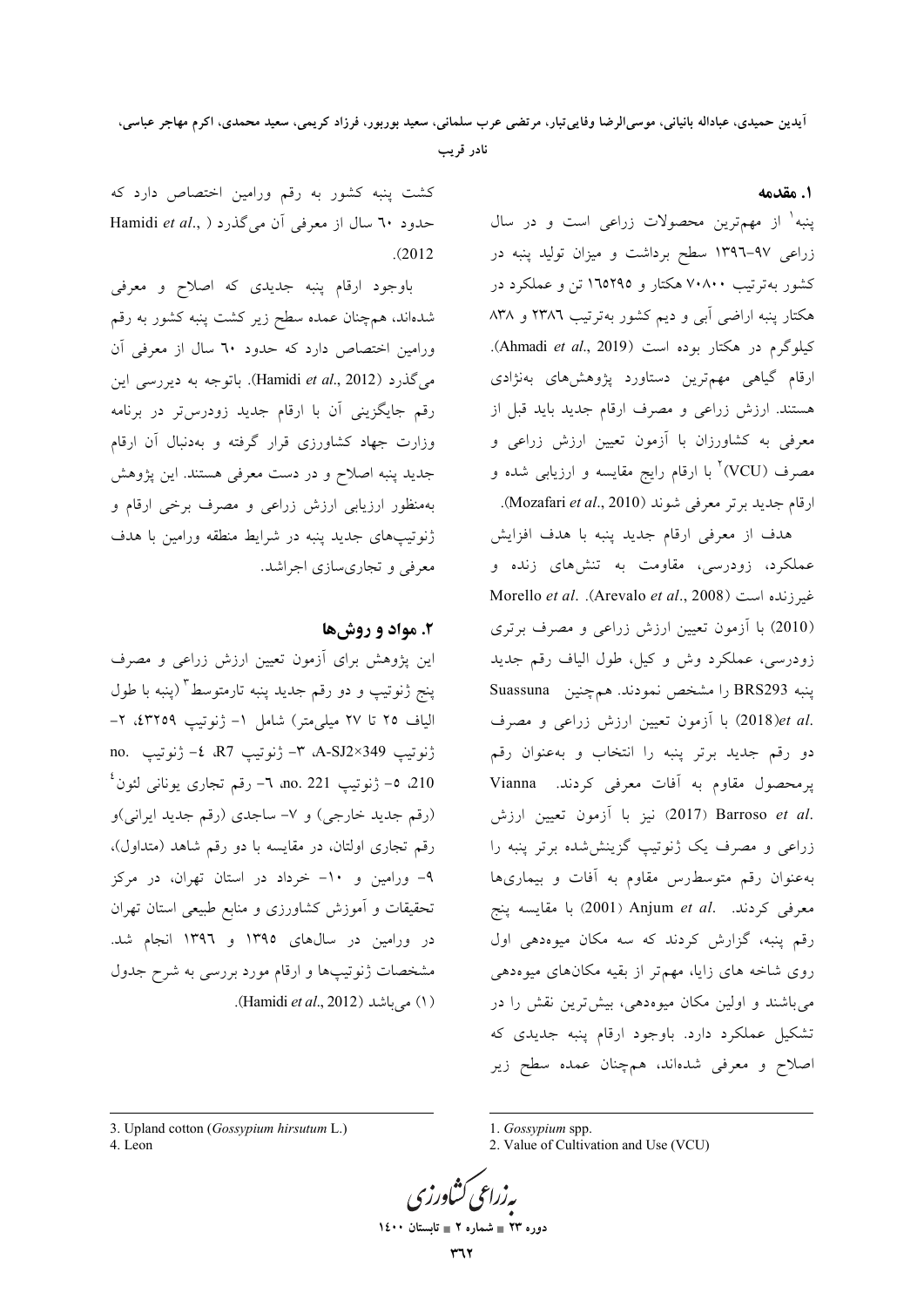ارزیابی برخی ژنوتیپها و ارقام جدید پنبه برای تعیین ارزش زراعی و مصرف (VCU) در ورامین

| ساجدى                                                                            | لئو ن                                                                                           | no. 221 no. 210 R7   |    | $A-SJ2\times349$                                            | ٤٣٢٥٩  | او لتان                                                              | خرداد<br>(شاهد)                                             | ورامين<br>(شاهد)                                                    | ؤنوتيپها<br>و ارقام        |
|----------------------------------------------------------------------------------|-------------------------------------------------------------------------------------------------|----------------------|----|-------------------------------------------------------------|--------|----------------------------------------------------------------------|-------------------------------------------------------------|---------------------------------------------------------------------|----------------------------|
| سلكسيون<br>پدیگیری<br>ماسال ژنوتيپ B ٥٥٧<br>ياكستان                              |                                                                                                 | يونان يونان          |    | دورگگیري ساده<br>بین رقم امریکایی<br>Acala SJ2 و<br>لاين٩٤٩ | يو نان | كراس ساده بين<br>ساحل و رقم<br>كلاستر ۱۲۱۱<br>ر<br>وسی               | سلكسيون<br>پدیگیری ماسال رقم<br>سیندوز ۸۰ یونانی            | دورگگیری ساده بین<br>رقم امریکایی کوکر<br>۱۰۰ ویلت و استرین<br>org  | چگونگي<br>اصلاح و<br>معرفي |
| زودرس و مناسب برای<br>برداشت مکانیکی و<br>متحمل به بیماری<br>پژمردگي ورتيسيليومي | میان رس تا دیررس،<br>بسیار مقاوم به تنش<br>ست دست دست خشکی و سازگار<br>با شرايط مختلف<br>اقليمي | مطالعه مطالعه مطالعه | در | در دست مطالعه                                               | در     | مناسب براي<br>بر داشت<br>مکانیکی و<br>متحمل به شوری مطالعه<br>و خشکی | زودرس و متحمل<br>به بیماری پژمردگی<br>ورتيسيليومي و<br>شورى | ديررس و متحمل به<br>شوری و حساس به<br>بیماری پژمردگی<br>ورتيسيليومي | ويژگىها                    |

جدول ۱. مشخصات ژنوتیپها و ارقام مورد بررسی.

جدول۲. دادههای میانگین دما، بارش و رطوبت نسبی ماههای اجرای آزمایش در ایستگاه مرکزی مرکز تحقیقات و آموزش کشاورزی و منابع طبیعی استان تهران (ورامین) در سال های ۱۳۹۵–۱۳۹۲

| متوسط رطوبت نسبى                    | متوسط بارش          | متوسط دما                           |      | متوسط رطوبت نسبى                     | متوسط بارش          | متوسط دما                                   |          | سال     |
|-------------------------------------|---------------------|-------------------------------------|------|--------------------------------------|---------------------|---------------------------------------------|----------|---------|
| (0/0)                               | (mm)                | $({}^{\circ}C)$                     | سال  | $(\%)$                               | (mm)                | $({}^{\circ}C)$                             | ماه      |         |
| 20/V                                | $\mathbf{r}$        | $\Upsilon \Upsilon / \Upsilon$ .    |      | $2 \cdot 10 \cdot$                   | 7/9                 | $Y\S$ /                                     | ارديبهشت |         |
| $Y/\sqrt{0}$                        | $\cdot$ / $\cdot$ + | $Y \wedge / 0$ .                    |      | Y9/4                                 | $\cdot$ / $\cdot$ + | $\gamma v/9$ .                              | خرداد    |         |
| $\mathbf{r} \cdot / \Lambda$        | $Y/Y$ .             | $\mathbf{r}/\cdot$                  | ۱۳۹٦ | $\mathbf{r}$                         | $\cdot$ / $\cdot$ + | $\mathsf{r}\mathsf{1}/\mathsf{r}\mathsf{o}$ | تير      | ۱۳۹۵    |
| $\mathsf{r} \cdot \mathsf{r} \circ$ | $\cdot$ / $\cdot$ + | $\mathbf{r} \cdot \mathbf{A} \cdot$ |      | $\mathcal{L}/\mathcal{O}$ .          | $\cdot$ / $\cdot$ + | $\mathbf{r} \cdot \mathbf{r}$               | مر داد   |         |
| $\mathcal{L}/10$                    | $\cdot$ / $\cdot$ + | $\Upsilon V/\Omega$                 |      | $r_1 \cdots$                         | $\cdot$ / $\cdot$ + | $Y/\gamma$ .                                | شهريور   |         |
| $2 \cdot / \cdot$                   | $\cdot$ / $\cdot$ + | $Y \cdot / \xi$                     |      | $2\Lambda/\cdot$                     | $\cdot$ / $\cdot$ + | $Y\frac{1}{10}$                             | مهر      |         |
| $T2/\Lambda$ 0                      | 0/09                | Y7/97                               |      | $\mathsf{r} \mathsf{v} / \mathsf{v}$ | 1/10                | YV/YY                                       |          | ميانگين |
|                                     |                     |                                     |      |                                      |                     |                                             |          |         |

محل آزمایش در ایستگاه مرکزی این مرکز در عرض جغرافیایی ۳ ۲۱ ۳ شمالی و طول جغرافیایی ۴۷٬ ۳۷٬ ۵۱ شرقی، ارتفاع ۹۳٤ متر از سطح دریا و میانگین دما، بارش و رطوبت نسبی ماههای اجرای آزمایش در این ایستگاه به شرح جدول (۲) بود ( Tehran Province Meteorology Office, 2016; Tehran Province .(Meteorology Office, 2017)

آزمایشدر مزرعهای که زمین آن در سال قبل آیش بود اجرا شد. عملیات خاکورزی اولیه شامل شخم عمیق در فصل ياييز و عمليات خاكورزي ثانويه شامل شخم با عمق

متوسط و دیسکزدن و عملیات آمادهسازی بستر کشت بهصورت زدن هرس، تسطیح و ایجاد جوی و پشته با فاصله ۷۵ سانتی متر در اوایل بهار در آن اجرا شد. کاشت بذور با فاصله روی ردیف ۲۰ سانتی متر و عمق کاشت یکنواخت در تاریخ کاشت مناسب (اوایل خردادماه) انجام شد. هر کرت شامل چهار خط کاشت به طول ۱۲ متر (۱۰ متر باحذف یک متر از ابتدا و انتهای خطوط، بهعنوان حاشیه) بود. کلیه مراحل داشت مزرعه در طی دوره رشد بهطور معمول اجرا شده و تاريخ نخستين أبيارى بهعنوان تاریخ کاشت در نظر گرفته شد (Hamidi, 2016).

بەزراعى كشاورزى

دوره ۲۳ = شماره ۲ = تابستان ۱٤۰۰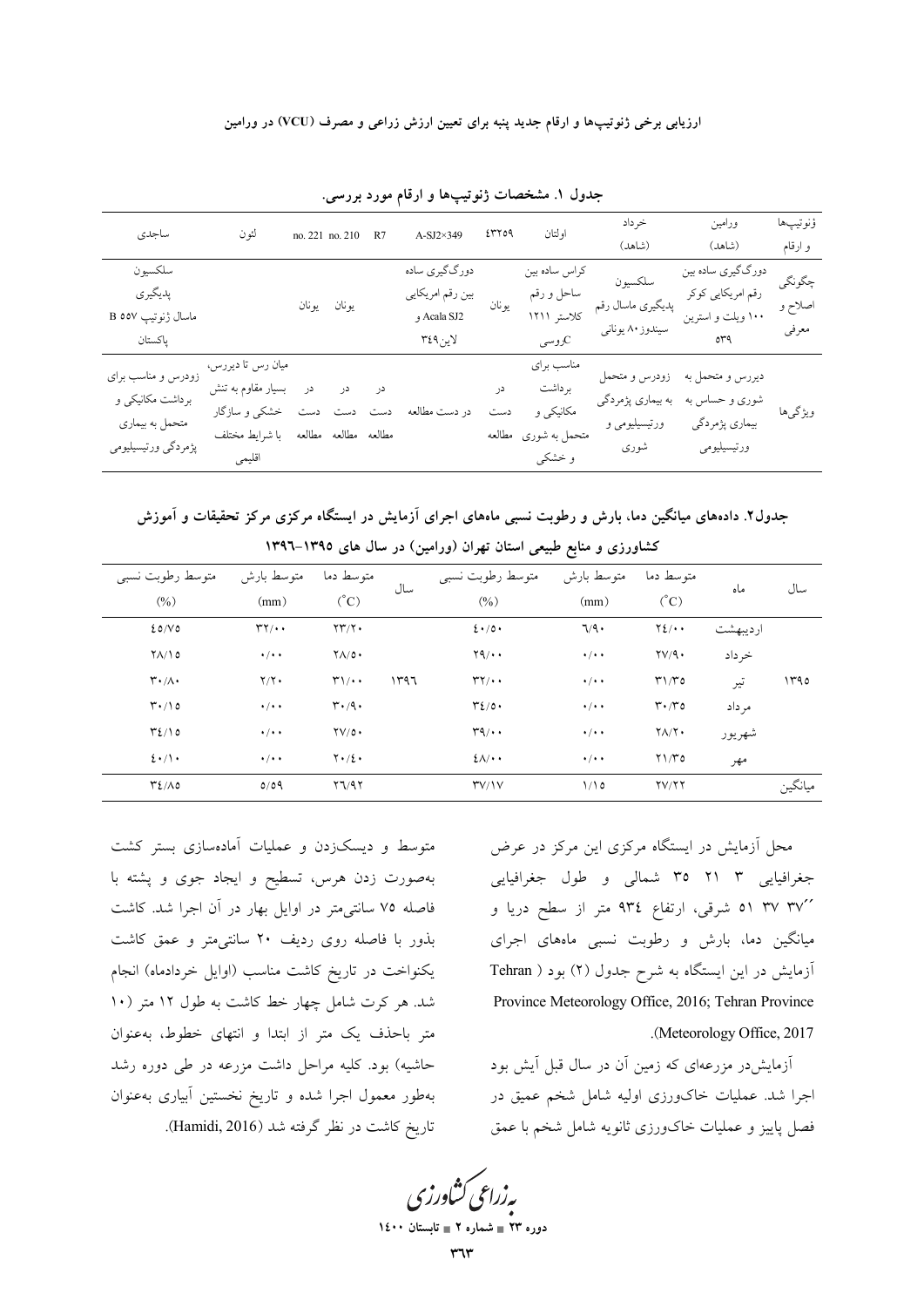## آيدين حميدي، عباداله بانياني، موسىالرضا وفايي¤بار، مرتضى عرب سلماني، سعيد بوربور، فرزاد كريمي، سعيد محمدي، اكرم مهاجر عباسي، نادر قریب

صفات بررسی شده شامل ارتفاع بوته، تعداد شاخه زایا (سیمیودیال)'، تعداد شاخههای رویا (مونوپودیال)'، تعداد گره ساقه اصلی تعداد غوزه، وزن غوزه، زودرسی عملکرد وش، كيل، طول، يكنواختى، ظرافت، استحكام و كشش الیاف بودند. زودرسی برحسب درصد برمینای نسبت مقدار وش چین اول (زمانی که بیش از ٦٠ درصد غوزههای هر کرت شکفتهشده باشند) به کل وش برداشتشده طبق رابطه (١) به دست آمد (SPCRI, 2009):  $(1)$  وابطه

يس از برداشت وش هر كرت هر دو چين، نمونه هم سنگ وش طبق استاندارد بهمیزان حداقل ۲۳۰ گرم به طور جداگانه تهیه و بهمدت ٤٨ ساعت در دمای ۲۱/۱±۰/٦ درجه سلسیوس و رطوبتنسبی هوای ۲±۲ درصد قرار داده شدند تا از نظر دما و رطوبت استاندارد شوند. پس از تصفیه وش با جین۸ اره آزمایشگاهی در آزمایشگاه تکنولوژی الیاف پنبه مرکز تحقیقات کشاورزی و منابع طبیعی استان تهران (ورامین) و جداشدن الیاف از پنبهدانه پس از توزین وزن الیاف و پنبهدانه با ترازوی دقیق، کیل الیاف بر حسب درصد از رابطه دو محاسبه شد :(Hamidi, 2016)

رابطه (٢)

الياف٬ اندازهگيري شدند. طول الياف برحسب ميلي متر، یکنواختی برحسب درصد^که نسبت میانگین طول تمام الياف نمونه به ميانگين طول ٥٠ درصد فوقان<sub>ى</sub>° الياف (كه نشانگر طول الياف بلندتر از ٥٠ درصد است)، ظرافت الياف برحسب شاخص ميكرونري'` (عددي كه دستگاه میکرونر اندازهگیری و ثبت می کند و تراکم طولی تار را برحسب وزن طول یک اینچ تار با واحد میکروگرم بیان میدارد)و استحکام الیاف برحسب گرم بر واحد تکس (g/tex)، که واحد اندازهگیری چگالی خطی است و برحسب گرم بهازای ۱۰۰۰ متر طول تار ننبه است با استفاده از دستگاه HVI'' مدل Premier Art (Version 10107) ساخت کشور هندوستان اندازهگیری شدند. بدین منظور مقدار ۵۰ گرین<sup>۱۲</sup> (واحد وزن معادل ٣/٢٤ گرم) الياف در محفظه دستگاه HVI قرار گرفته و فشار هوای ثابت از درون محفظه عبور داده شده و با رساندن حجم محفظه بهمیزان ثابت و عبور دادن جریان هوا از آن، ویژگیهای تکنولوژیکی الیاف تعیین شدند .(Hamidi, 2016)

تجزیه آماری دادههای براساس بلوکهای کامل تصادفی با چهار تکرار، با تصادفی درنظرگرفتن اثر سال، تجزيه واريانس مركب شده و درصورت معنىداربودن اثر متقابل سال× ارقام و ژنوتیپها، نتایج تجزیه مرکب ارائه و در غیر این صورت دادههای هر سال مجزا تجزیه واريانس ساده شدند. مقايسه ميانگينها بهروش دانكن با نرمافزارSAS (نسخه ۱۰) انجام شد.

- 7. Fiber elongation
- 8. Length uniformity index
- 9. Upper-half mean length
- 10. Micronaire index
- 11. High volume Instruments (HVI)
- 12. Grin
- 1. Sympodial branches
- 2. Monopodial branches
- 3. Fiber length
- 4. Fiber length uniformity 5. Fiber fineness
- 6. Fiber strength

$$
\mathcal{L}^{(1)}(S)
$$

دوره ۲۳ = شماره ۲ = تابستان ۱٤۰۰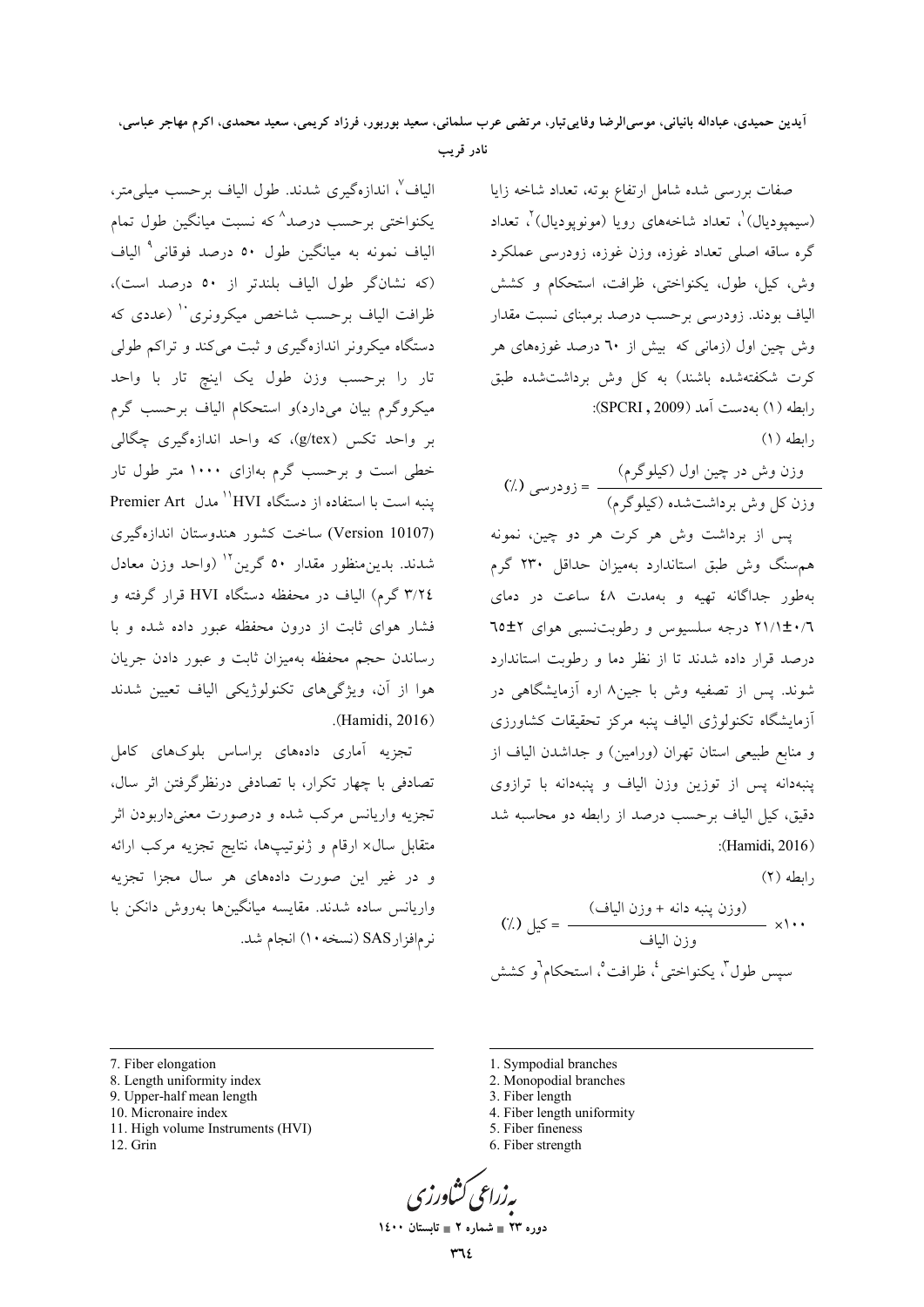3. نتايج و بحث

برای بررسی فرض تجانس واریانسها آزمون تجانس (Yazdi Samadi et al., 2013) (اَزْمُونْ بَارْتَلْت) (Yazdi Samadi et al., 2013) انجام شد. نتايج معنىداربودن تفاوت واريانس خطاهاى دادهها در سالهای آزمایش برای تمام صفات را نشان داد. از اینرو، واریانسهای خطا متجانس نبود و تجزیه واریانس مرکب در زمان دادهها انجام نشد. نتایج تجزیه واریانس دادههای سال اول مشخص نمود، بهجز تعداد شاخههای زایا، ژنوتیپها و ارقام مورد ارزیابی از لحاظ سایر صفات ارزیابی شده تفاوت معنی داری با یکدیگر داشتند (جدولهای ۲و ۳). در سال اول رقم شاهد ورامین و رقم تجاری جدید

خارجی لئون بهترتیب از بیشترین (۱۳۹ سانتی متر) و کم ترین (۹۰ سانتی متر) ارتفاع بوته برخوردار بودند (جدول ٤). پنبه تارمتوسط بوتهای به ارتفاع یک الی دو متر یا Rehman et al., ) بیش تر و معمولاً بسیار انبوه ایجاد میکند 2014). ساختار سايەانداز<sup>۲</sup> ينبه بەويژە ارتفاع بوته و شکل گیری شاخهها تحت تأثیر عوامل محیطی مانند دما قرار دارد (Berlangieri Costa, 2015). ارتفاع بوته از دیگر ویژگیهای رویشی مهم پنبه است که بهطورمعمول تحت تأثیر میزان نهادههای مورد استفاده و ساختار ژنتیکی رقم مورد کاشت قرار دارد و این صفت بهطور مستقیم در عملكرد نقش دارد (Zabihi et al., 2013).

جدول ۲. تجزیه واریانس (میانگین مربعات)صفات ریختشناختی بوته، زودرسی، عملکرد وش و اجزای أن در سال اول اَزمایش

|                               |                                                          |                                                                              |                                 | میانگین مربعات (MS)         |                             |                                   |                                            |               |                  |
|-------------------------------|----------------------------------------------------------|------------------------------------------------------------------------------|---------------------------------|-----------------------------|-----------------------------|-----------------------------------|--------------------------------------------|---------------|------------------|
| عملكرد                        |                                                          | وزن                                                                          | تعداد                           | تعداد گره                   | تعداد                       | تعداد                             | ارتفاع                                     | درجه<br>آزادى | منابع تغيير      |
| وش                            | زودرسی                                                   | غوزه                                                                         | غوزه                            | ساقه اصلى                   | شاخه رويا                   | شاخه زاىا                         | بو ته                                      |               |                  |
| $2.1/99$ Tns                  | $\sqrt{\cdot}$ Ans                                       | $41/7 \cdot \text{ns}$                                                       | $\sqrt{\frac{4}{10}}$           | $\sqrt{\cdot}$ $\Delta$ ns  | $\cdot/27 \cdot \text{ns}$  | $V/T$ $T$ ns                      | $\Upsilon \Upsilon \cdot / 9$ $\text{Ans}$ | $\mathsf{r}$  | بلوک (تکرار)     |
| $Y_{\ell}$ o/v $W^{\ast\ast}$ | $\Upsilon \wedge \Sigma / \cdot \cdot \circ^{\ast \ast}$ | $Y \cdot 0 \cdot / \cdots$ <sup>20</sup> $Y \cdot Y / 0 Y \xi$ <sup>20</sup> |                                 | $2/27\Lambda$ <sup>68</sup> | $Y/\cdot \Sigma Y \wedge^*$ | $\Lambda/V\epsilon$ $\epsilon$ ns | $911/907***$                               | $\sqrt{}$     | ژنوتيپها و ارقام |
| V0/077                        | 01/07                                                    | $10\Lambda/\Upsilon$                                                         | $\cdot$ $\cdot$ $\cdot$ $\cdot$ | $\cdot$ / $\sim$            | .4.7                        | 2/709                             | 1/1/971                                    | ۲۱            | خطا              |
|                               |                                                          |                                                                              |                                 |                             |                             |                                   |                                            | ٣١            | کل               |
| 17/91                         | 9/17                                                     | T/T                                                                          | 12/T                            | 17/T                        | 17/07                       | 11/72                             | 17/4                                       |               | ضريب تغييرات (٪) |

as # و \*# بهترتيب نبود اختلاف معنىدار و اختلاف معنىدار در سطح احتمال ٥ و ١ درصد.

|                              |                | میانگین مربعات (MS)              |                     |                 |                             | درجه         | منابع تغيير      |
|------------------------------|----------------|----------------------------------|---------------------|-----------------|-----------------------------|--------------|------------------|
| كشش الياف                    | استحكام الياف  | ظرافت الياف                      | يكنواختي الياف      | طول الياف       | كيل الياف                   | آزادى        |                  |
| $\cdot$ /\ns                 | $\cdot$ /۲۵۲ns | $\cdot$ /0 $V$ $\ell$ ns         | $\cdot/2$ 19 ns     | $Y/V$ o $\ln s$ | $1/T$ ns                    | $\mathsf{r}$ | بلوک (تکرار)     |
| $\Upsilon/\xi$ <sup>**</sup> | $2/19r^{**}$   | $1/T$ r. $\overset{\ast}{\cdot}$ | $1/17\Lambda^*$     | $0/90Y^*$       | $Y/\mathfrak{o}^{\ast\ast}$ | $\vee$       | ژنوتيپها و ارقام |
| $\cdot/$                     | 1/090          | $\cdot$ /۳ $\vee$ ۹              | .7017               | $1/\xi$ $17$    | $\cdot$ /۲ $\cdot$          | ۲۱           | خطا              |
|                              |                |                                  |                     |                 |                             | ٣١           | کل               |
| ۱/۷۹                         | 7/27           | $9/2\Lambda$                     | $\Lambda/\Lambda$ 0 | 7/0             | $Y/\delta$                  |              | ضريب تغييرات (٪) |

جدول٣. تجزیه واریانس (میانگین مربعات) صفات تکنولوژیکی الیاف در سال اول آزمایش

as \* و \*\* بهترتيب نبود اختلاف معنىدار و اختلاف معنىدار در سطح احتمال ٥ و ١ درصد.

1. Bartlet

2. Canopy

بەزراعى كشاورز<sup>.</sup>

دورہ ۲۳ ∎ شمارہ ۲ ∎ تاب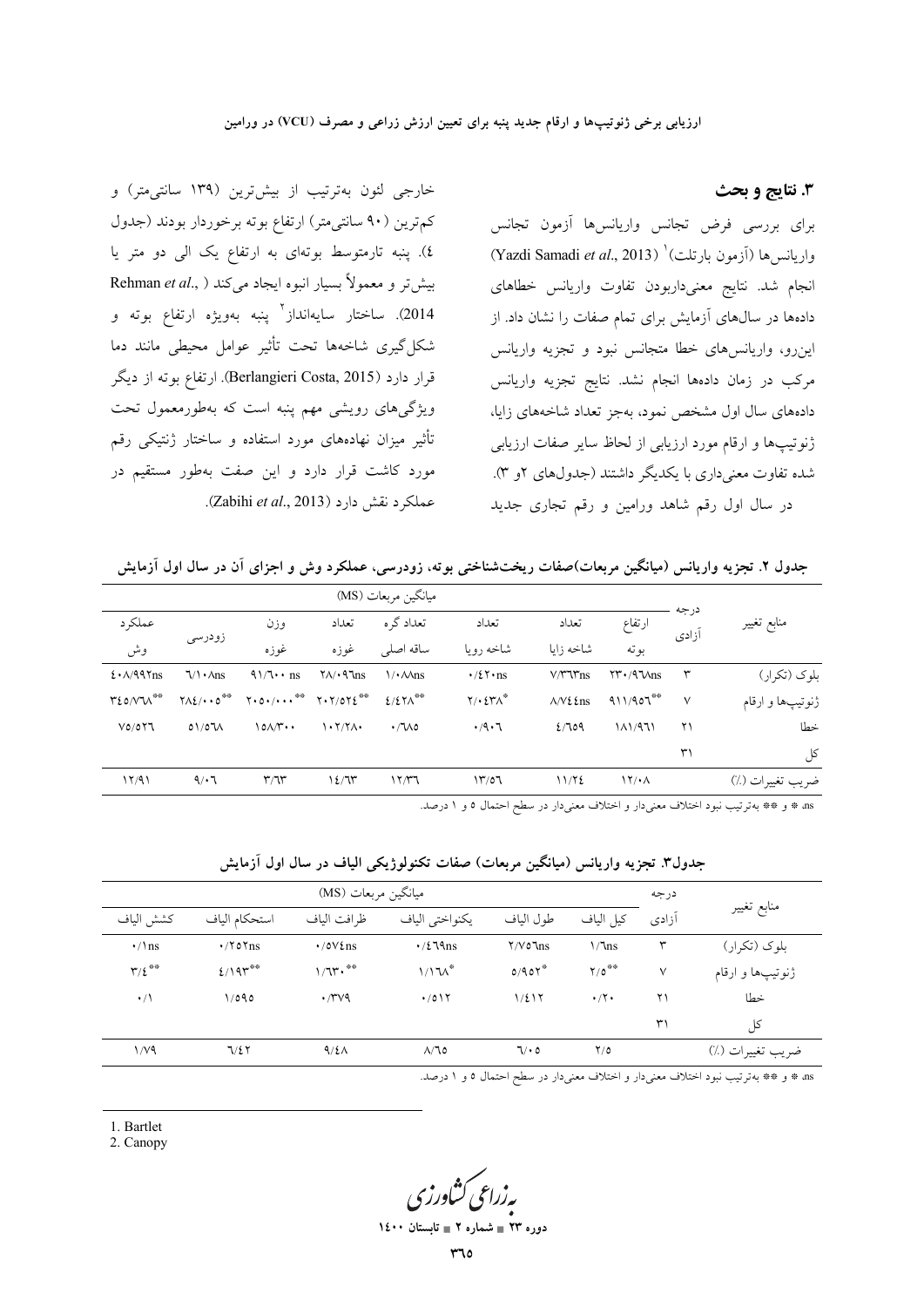آيدين حميدي، عباداله بانياني، موسىالرضا وفاييتبار، مرتضى عرب سلماني، سعيد بوربور، فرزاد كريمي، سعيد محمدي، اكرم مهاجر عباسي، نادر قريب

> رقم شاهد ورامین و رقم تجاری اولتان نیز بهترتیب از بیش ترین (٢٤) و کم ترین (١٥) تعداد شاخه رویا برخوردار بودند (جدول ٤). روى هر شاخه اصلى پنبه تعدادى گره وجود دارد که هر کدام میتواند یک شاخه ایجاد نماید. باتوجه به عادت رشد نامحدود ينبه، محدوديتي براي تعداد گره روی ساقه وجود ندارد ولی تعداد گرمهای روی ساقه تحت شرایط محیط رشد و مدیریت زراعی مزرعه بهوسیله تراكم بوته قرار دارد (McGarry et al., 2016). شاخههای رویا (مونوپودیال)، شاخههای رویشی که گل بهطور مستقیم روی آنها تشکیل نمی شود، دستهای از شاخههای پنبه هستند که در گرههای پایینتر از گره ششم تشکیل میشوند و جوانههای انتهایی این دسته از شاخهها به جوانه گل ختم نمیشود و رشد رویشی آنها بهصورت مستقیم است. میوهها در سطح شاخهچههای ثانویه که روی شاخههای رویا تشکیل میگردند، ظاهر می شود (Alishah, 2009). طول شاخه و همچنین طول میانگرههای روی شاخه همچنین تحت کنترل ژنتیکی و قابل اصلاح میباشد. اغلب ارقام پیشرفته اولین شاخه تولیدکننده میوه روی گرههای پنجم تا هشتم ساقه اصلي تشكيل مي شوند (Boman, 2013). درمجموع، یژوهش های انجامشده نشان می دهد که بخش عمده عملکرد از موقعیتهای اول و دوم روی گرههای ۹ تا ۱۶ ساقه اصلی حاصل می شود و بیش از ۸۰ درصد عملکرد از این موقعیتها بهدست می آید (Oosterhus & Cothren, 2012). رقم اولتان رقمی اصلاحشده به منظور برداشت مکانیکی بوده و از اینروو از تعداد شاخه کمتری برخوردار میباشد.

> بیش ترین و کم ترین ژنوتیپ تعداد گره ساقه اصلی بهترتیب به رقم ورامین (۹۵) و رقم تجاری جدید خارجی لئون (٦٩) تعلق داشت (جدول ٤). تعداد گره و طول آن نشاندهنده میزان رشد رویشی بوته میباشد که تحت تأثیر عوامل محیطی مانند دما، رطوبت، نیتروژن، عوامل مؤثر بر ریزش غوزه و استفاده از مواد بازدارنده رشد قرار دارد

(Raper et al., 2018). تعداد گره تا اولین شاخه زایا با زودرسی رابطه بسیار بالایی دارد (Babar et al., 2002). شاخههای رویا شاخههای میوهدهندهای<sup>۱</sup> هستند که از جوانههای محوری ساقه منشعبشده و دارای رشد زیگزاگی بوده و گل و غوزه بهطور مستقیم روی آنها تشکیل می شوند .(Alishah, 2009)

رقم شاهد ورامین و رقم جدید ساجدی دارای بیش ترین (٢٤ و ٢٣) و ژنوتيپ no.210 داراى كمترين (١٥) تعداد غوزه بودند (جدول ٤). عملكرد پنبه تابع تعداد غوزه، تعداد و وزن دانه، وزن غوزه و الياف است (Pettigrew, 2004). تعداد غوزه متغیری است که بیشترین مشارکت را در عملكرد الياف دارد (Wu et al., 2005). بررسى ضرايب همبستگی نشان داد عملکرد پنبه دانه همبستگی مثبت و معنیداری با تعداد غوزه قابل برداشت در گیاه دارد (-Peláez Andérica et al., 2018). ارقام جدید تعداد زیادی غوزه Seddighi et al., )درند الیاف بیشتری دارند 2013). تفاوت معنىدار تعداد غوزههاى هر بوته ژنوتيپها و ارقام مختلف پنبه گزارش شده است ( & Naderi Arefi .(Hamidi, 2014).

بیش ترین وزن غوزه (٤/٧ گرم) در سال اول به ژنوتیپ no.210 تعلق داشت وبا وزن غوزه ژنوتيپ no.221 و رقم تجاری جدید خارج<sub>ی</sub> لئون و رقم جدید ساجدی در یک گروه آماری قرار داشتند (جدول ٤). وزن غوزه از مهمترین اجزای عملکرد پنبه است و همبستگی مثبت با عملکرد داشته و افزایش یک واحد در وزن غوزه سبب افزایش ٤٨-٥٣ Salahuddin et al., ) گرم عملکرد وش بوته میشود 2010). با مقايسه صفات زراعى مختلف ژنوتيپهاى جدید و ارقام تجاری پنبه بهمنظور تعیین ارزش زراعی برتری رقم ورامین از لحاظ وزن غوزه مشاهده شد .(Naderi Arefi & Hamidi, 2014)

1. Fruiting branches

دوره ۲۳ ∎ شماره ۲ ∎ تاب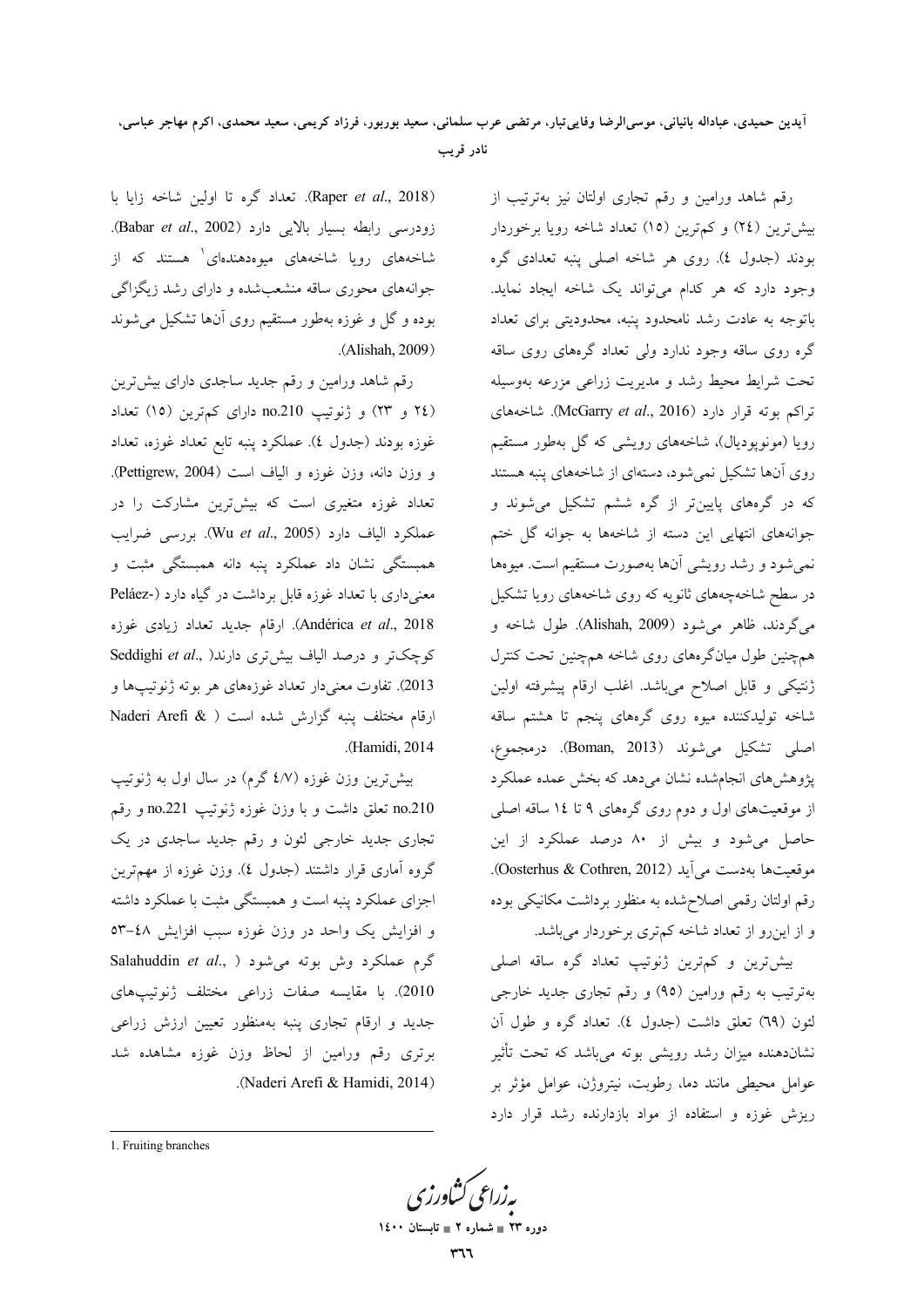ارزیابی برخی ژنوتیپها و ارقام جدید پنبه برای تعیین ارزش زراعی و مصرف (VCU) در ورامین

| ؤنوتيپها و          | ارتفاع بوته                        | تعداد شاخه | تعداد گر ه          | تعداد                         | وزن غوزه                 | زودرسى              | عملكرد وش                              |
|---------------------|------------------------------------|------------|---------------------|-------------------------------|--------------------------|---------------------|----------------------------------------|
| ارقام               | (cm)                               | رويا       | ساقه اصلى           | غوزه                          | (gr)                     | (9/0)               | $(Kg ha^{-1})$                         |
| ۱– ورامین (شاهد)    | 14a                                | ٢٤a        | a۹v                 | ٢٤a                           | $ab\ell/\ell$            | Vod                 | $251 \cdot a$                          |
| ٢-خر داد (شاهد)     | 11rb                               | $\vee$     | cVY                 | ١٩b                           | $ab\ell/\mathfrak{r}$    | ЛЛа                 | $rr \cdot b$                           |
| ۳– اولتان           | 110b                               | ١٥d        | $ab\mathcal{A}$     | <b>\Vbc</b>                   | $c\ell$ .                | $\wedge$ rb         | $\mathbf{v} \cdot \mathbf{d}$          |
| $2-\gamma$          | $\cdot$ rbc                        | 1 Vbc      | $cV^{\prime\prime}$ | <b>\Vbc</b>                   | $ab\ell/\ell$            | ٧٤d                 | $\mathbf{r} \cdot \cdot \mathbf{b}$ c  |
| $A-SJ2\times 349-0$ | $\cdot$ $\lambda$ bc               | ١٩b        | b۷۹                 | $\mathbf{r} \cdot \mathbf{b}$ | $d\mathbf{Y}/\mathbf{Z}$ | Vocd                | $YQ \cdot C$                           |
| $R7 - 7$            | $\cdot$ rbc                        | 17c        | bcVV                | ١٩b                           | $cd\tilde{r}/\Lambda$    | $\wedge \cdot bc$   | $Y \wedge \mathsf{A} \cdot c$          |
| no. $210 - V$       | $\cdot$ $\cdot$ $\cdot$            | $\vee$     | $dV \cdot$          | ١٥c                           | $a\ell/V$                | $\wedge$ \ bc       | $\forall \wedge \cdot \cdot \text{cd}$ |
| no. $221 - A$       | 117b                               | 1 Vbc      | cVY                 | <b>\Vbc</b>                   | $a\ell/c$                | $\wedge \text{Ybc}$ | $r \wedge r \cdot b$                   |
| ۹– لئون             | $\mathbf{\ddot{a}}\cdot\mathbf{c}$ | $\sqrt{c}$ | d٦٩                 | \"\bc                         | $a\ell/c$                | <b>VVc</b>          | <b>YAVocd</b>                          |
| ۱۰- ساجدی           | <b>ITTab</b>                       | ١٩b        | $ab\mathcal{A}$     | ۲۳a                           | $a\ell/\delta$           | $\lambda \lambda a$ | ٤١٣٥a                                  |
|                     |                                    |            |                     |                               |                          |                     |                                        |

جدول٤. مقایسه میانگینهای صفات ریخت شناختی بوته، زودرسی، عملکرد وش و اجزای آن در سال اول آزمایش

\*میانگینهایی که دارای حداقل یک حرف مشترک می باشند در یک گروه آماری قرار می گیرند.

رقم تجاری شاهد خرداد و رقم جدید ساجدی زودرسترین (۸۸ درصد) ارقام در سال اول و ژنوتیپ ۷٤) (٧٤ درصد) و رقم شاهد ورامين و ژنوتيپ -A SJ2×349 ديررس ترين (٧٥ درصد) ارقام و ژنوتيپها بودند (جدول ٤). زودرسی نقش تعیین کننده در عملکرد، کیفیت و بازدهی محصول در پنبه با رفتار رشد نامحدود دارد و از توارث پیچیدهای برخوردار است. زودرسی پنبه صفتی پلی ژنیک و تحت تأثیر ژنتیک و محیط است .(Conaty et al., 2015).

رقم شاهد ورامین با۲۲۰ کیلوگرم در هکتار و رقم جدید ساجدی با ٤١٣٥ کیلوگرم در هکتار از بیشترین و رقم اولتان از کمترین (۲۷۰۰ کیلوگرم در هکتار) عملکرد وش در سال اول برخوردار بودند (جدول ٤). بالابودن تعداد غوزه این ارقام میتواند مهمترین عامل برخورداری آنها ار عملکرد وش بالاتر نسبت به سایر ارقام و ژنوتیپهای بررسي شده محسوب شود. عملكرد پنبه تحت تأثير ژنوتيپ (G)، محیط (E) و اثرات متقابل آنها (Gx E) ست ( Raper et al., 2019). عملكرد وش، واريانس ژنتيكي تقريباً بیش تری نسبت به واریانس محیطی دارد و صفات تعداد و

وزن غوزه و كيفيت الياف همبستگي مثبت با عملكرد وش دارند (Khan et al., 2008;Khan et al., 2010).

رقم جدید ساجدی و رقم شاهد خرداد در سال اول بهترتیب دارای بیش ترین (۳۶/۷ درصد) و کم ترین کیل (۳٤/٥ درصد) بودند (جدول ٥). قرارداشتن تعداد و وزن غوزه رقم ساجدی در گروه آماری ارقام و ژنوتیپهای دارای تعداد و وزن غوزه بالا می تواند عامل کیل بالاتر این رقم، باوجود زودرسی آن محسوب شود. تعداد بیشتر غوزه دارای وزن زیاد به مفهوم تشکیل تعداد بیشتر پنبهدانه و نیز میزان بیشتر الیاف در غوزه باشد که در صورت فزونی وزن الياف نسبت به وزن پنبهدانه كيل الياف بيش تر خواهد بود. هم چنان كه در جدول (٤) ملاحظه می شود با توجه به پایینتربودن تعداد و وزن غوزه رقم زودرس خرداد نسبت به رقم زودرس ساجدي، رقم خرداد از کیل پایینتری برخوردار بود. کیل از وراثت پذیری بالایی برخوردار است (Shao et al., 2016). عملكرد اقتصادي پنبه عملكرد محلوج (قسمتي از عملكرد وش که مبین میزان الیاف تولیدی است) بوده که در تجارت پنبه دارای اهمیت است.

**یه زراعی کشاورز<sup>.</sup>** 

دوره ۲۳ ∎ شماره ۲ ∎ تابہ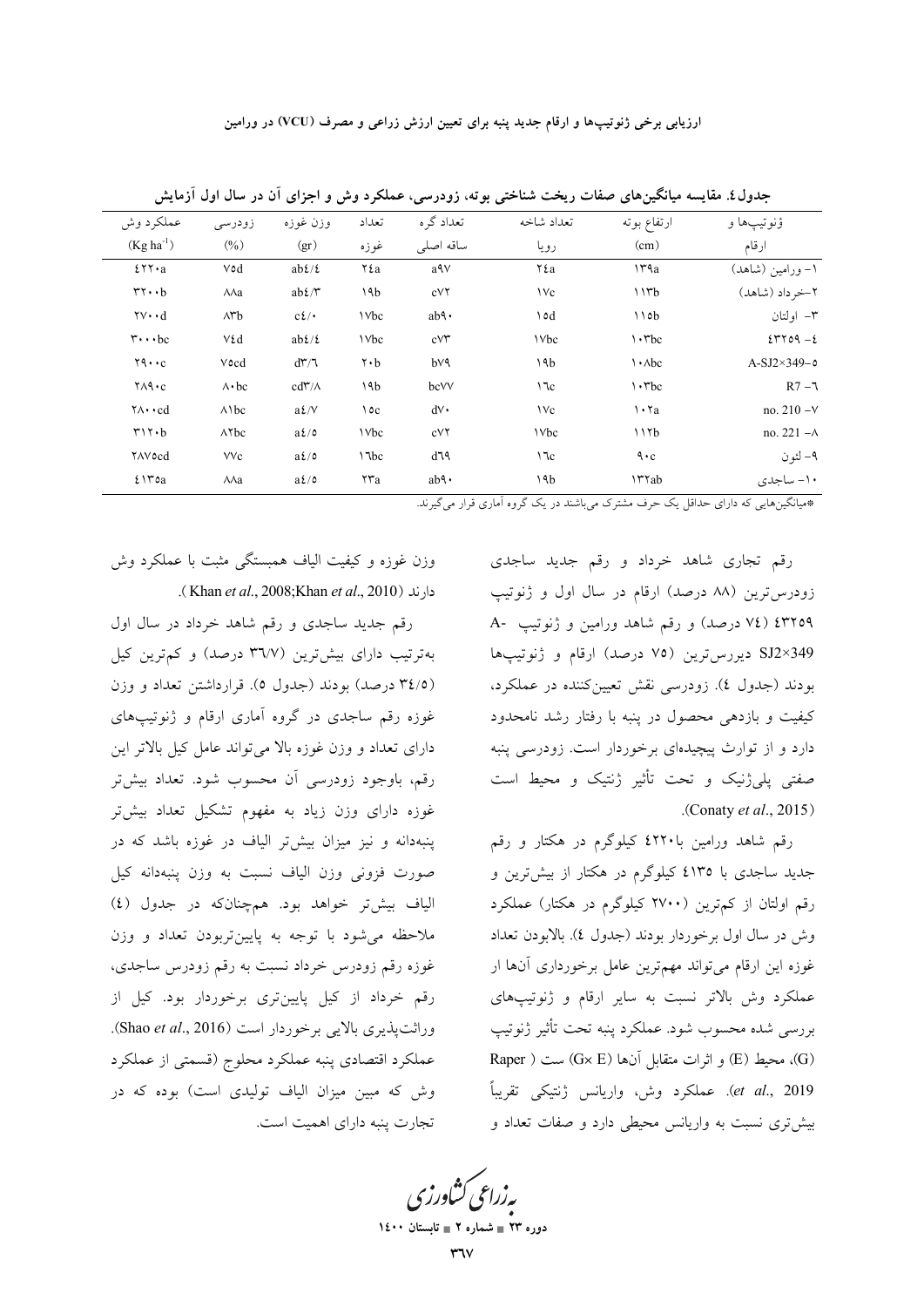اَيدين حميدي، عباداله بانياني، موسىالرضا وفاييتبار، مرتضى عرب سلماني، سعيد بوربور، فرزاد كريمي، سعيد محمدي، اكرم مهاجر عباسي، نادر قريب

| $(\% )$<br>$(g$ /tex)<br>(Micronaire)<br>(9/0)<br>$(\%)$<br>(mm)                                                                                                             | ارقام               |
|------------------------------------------------------------------------------------------------------------------------------------------------------------------------------|---------------------|
|                                                                                                                                                                              |                     |
| $\mathfrak{r}\mathfrak{o}/\mathfrak{c}$ ab<br>$a\sqrt{V}$<br>$a\ell/\Lambda$<br>$\Lambda \circ / \forall b$<br>$\mathbf{r} \cdot \mathbf{A} \mathbf{b}$<br>$r\gamma$ rb      | ۱– ورامین (شاهد)    |
| $\mathcal{L}/\mathfrak{ob}$<br>$bc\mathsf{T}^{\prime\prime}/\mathfrak{o}$<br>$ab\ell/\ell$<br>$\Lambda$ 0/ $\gamma$ b<br>$\sqrt{\Delta}$<br>$a\sqrt{\Lambda}$                | ٢-خر داد (شاهد)     |
| $a\sqrt{ }$<br>$\Lambda$ {/ $\Upsilon$ bc<br>$\mathbf{r} \circ \mathbf{r} \cdot \mathbf{a} \mathbf{b}$<br>$b\mathsf{r}/\mathsf{v}$<br>Y9/Vb<br>$c\mathsf{t} \cdot / \Lambda$ | ۳– اولتان           |
| $b\sqrt{7}$<br>$ab\ell/\mathcal{N}$<br>$\Lambda$ / $\gamma$ cd<br>Y9/Ab<br>$\mathcal{L}/4b$<br>cT1/T                                                                         | $2-\epsilon$        |
| $a\sqrt{q}$<br>$a\mathfrak{t} \cdot / \mathfrak{h}$<br>$ab\ell/\mathfrak{r}$<br>$\Upsilon \Upsilon / a$<br>$\lambda\lambda/\text{Ya}$<br>$r_0/r_a$                           | $A-SJ2\times 349-0$ |
| $bc\mathcal{r}\mathcal{L}/\mathcal{L}$<br>$a\ell/c$<br>$\Lambda \circ \Lambda b$<br>$ab7/\Lambda$<br>$\frac{1}{\Lambda}$<br>$\mathbf{r}\mathbf{v}$                           | $R7 - 7$            |
| $a\ell/\mathcal{L}$<br>$V\left(\sqrt{d}\right)$<br>$\mathbf{r}$ o/Yab<br>$b\mathsf{r}'\mathsf{R}'$<br>$\Upsilon V / \cdot c$<br>$a\sqrt{\Lambda}$                            | no. $210 - V$       |
| $a\ell/c$<br>$\mathbf{r}\mathbf{v}$<br>cT1/7<br>$\Lambda \Upsilon / \epsilon c$<br>$\frac{1}{\Lambda}$<br>$aV/\cdot$                                                         | no. $221 - A$       |
| $b\mathsf{r}/\mathsf{v}$<br>$\lambda \frac{\xi}{\tau}$ bc<br>Y9/Vb<br>$\Upsilon \Upsilon / \varepsilon a$<br>$aV/\cdot$<br>$bc$ ۳۲/۳                                         | ۹– لئون             |
| $\lambda \frac{\xi}{\lambda bc}$<br>$\mathsf{r}\mathsf{v}$<br>$c\mathsf{Y}^{\bullet}\cdot/\mathsf{Y}$<br>$a\ell/\Lambda$<br>$Y\sqrt{2}$<br>$aV/\Upsilon$                     | ١٠- ساجدي           |

جدول ٥. مقایسه میانگینهای صفات تکنولوژیکی الیاف در سال اول آزمایش

\* میانگینهایی که دارای حداقل یک حرف مشترک میباشند در یک گروه آماری قرار میگیرند.

تفاوت معنى دار عملكرد وش ( Naderi Arefi & Hamidi, 2014) وكيل ژنوتيپها و ارقام مختلف پنبه مشاهده شده است (Ashokkumar, 2011). عملكرد الياف پنبه توسط اجزای آن اعم از تعداد و وزن غوزه و درصد الياف تعيين مي شود (Jixiny et al., 2004).

کیفیت الیاف پنبه عامل مهم در صنایع ریسندگی و نساجي نوين است (Cotton Incorporated, 2018). کیفیت الیاف متشکل از ویژگیهای طول، یکنواختی، ظرافت، ظرافت، استحكام و كشش الياف است ( Jaime  $. (et al., 2013)$ 

ژنوتیپ A-SJ2×349 در سال اول دارای بیشترین طول الیاف (۳۵/۳ میلی،متر) بود و کم ترین طول الیاف (٢٦/٥ میلی متر) به رقم جدید ساجدی تعلق داشت (جدول ٥). طویل شدن سلولهای تار پنبه که منشأ آنها سلولهای اییدرم پنبهدانه است، تحت کنترل عوامل ژنتیکی و محیطی و اثرات متقابل آنهاست ( Amjad Ali et al., 2008). تكامل طول الياف بهشدت تحت تأثير حداكثر و حداقل و نوسانات دما، عرض جغرافيايي و

ارتفاع از سطح دریا است و دما عامل اصلی اثر متقابل ژنوتیب در محیط در ارتباط با طول الیاف است (Rahman et al., 2007). بيش ترين طول الياف بسته به ژنوتیپ در دماهای ۱۹ تا۲۰ درجه سلسیوس حاصل می-(2014) Lokhande and Raja Reddy .(Luo, 2011) مشاهده كردند با افزايش متوسط دما طول الياف ينبه افزایش یافت. آنان بیان داشتند با افزایش سرعت و میزان فتوسنتز با افزایش دمای محیط در دامنه دمای مطلوب برای فتوسنتز، امکان تجمع مواد فتوسنتزی مانند سلولز در دیواره سلولهای تار افزایش یافته و درنتیجه طول و وزن الياف افزايش مى يابد. Khan et al. نيز تنوع معنىدار طول الياف ارقام موردمطالعه پنبه را گزارش كردند. طول الياف ژنوتيپهاى مختلف پنبه باهم تفاوت معنى دار داشت (Hamidi *et al.*, 2018).

الياف ژنوتيپھاي A-SJ2×349 و no.210 بهترتيب دارای بیش ترین (۸۸/۲ درصد) و کم ترین (۷۹/۷ درصد) يكنواختى بودند (جدول ٥). شاخص يكنواختى نسبت

<mark>ىەزراعى ڭناد</mark>رز<sup>ى</sup>

دوره ۲۳ ∎ شماره ۲ ∎ تابه

<sup>1.</sup> Length uniformity index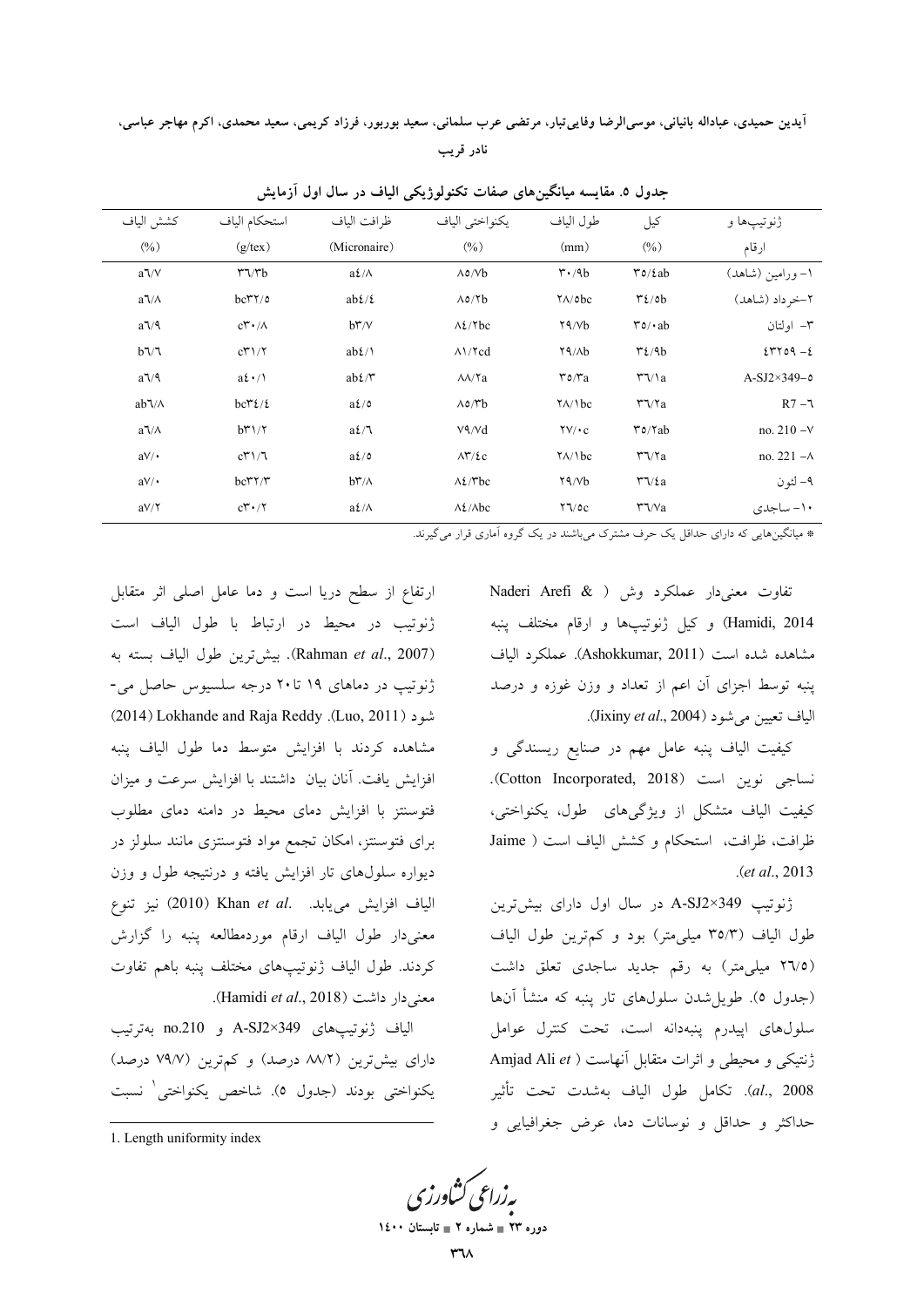میانگین طول تمام الیاف نمونه به میانگین طول ۵۰ درصد فوقاني ٰ الياف برحسب درصد است (Haigler, 2010). الياف با شاخص یکنواختی بیش از ۸۳ و کم;تر از ۷۹ درصد بهترتیب الیاف با یکنواختی زیاد و ضعیف هستند و کمهبودن ضریب یکنواختی نشانگر وجود الیاف کوتاه است که موجب کاهش کیفیت نخ و پارچه تولیدی میشود (Hosseinali & Thomasson, 2018). يكنواختى با طول لیاف مرتبط است و تحت تأثیر عوامل مؤثر بر طول الیاف قرار میگیرد و از این٫رو یکنواختی الیاف تحت شرایط محیط Lokhande and .(Bradow & Davidonis, 2010) روز (2014) Aaja Reddy) مشاهده کردند با تغییر دامنه دمای روز و شب از ۳۰–۱۲ به ۲۲–۱۷/۵ درجه سلسیوس یکنواختی لیاف از ٤٢/٥ به ٥٤/٣ درصد افزایش یافت. همچنین Z011) Ashokkumar تمايز و تنوع يكنواختى الياف ارقام ينبه را گزارش نمودند. .Ibrahim *et al* نشان دادند با افزایش دمای محیط از ۲۱ به ۲۷ درجه سلسیوس يكنواختى الياف ارقام پنبه افزايش يافت.

لیاف ارقام اولتان و لئون در سال اول دارای کم;ترین شاخص میکرونری<sup>۲</sup> (بهترتیب ۳/۷ و ۳/۸) بوده و از ينرو، از ظريفترين الياف برخوردار بودند. همچنين رقم شاهد ورامین و رقم جدید ساجدی دارای بیشترین شاخص میکرونری (٤/٨) بوده و بنابراین پایینترین ظرافت الياف به اين ارقام تعلق داشت (جدول ٥). ظرافت لیاف ارتباط نزدیک با رسیدگی الیاف داشته و شاخص أن است (Montalvo, 2005). ظرافت الياف برحسب شاخص میکرونری (تراکم طولی تار برحسب وزن طول یک اینچ نار با واحد میکروگرم) ارزیابی میشود. ظرافت بیشتر نشانگر تعداد زیادتر تار در واحد قطر نخ است و نخ محكم تر خواهد بود (Haigler, 2010). محدوده مطلوب

**په زراعي کشاورز**<sup>،</sup>

1

دوره ۲۳ **\_ شماره ۲ \_ تابستان ۱٤۰۰** 

شاخص میکرونری ۳/۵ تا ٤/٩ بوده و شاخص میکرونری ۳/۷ تا ٤/٢ است و الياف با ميكرونري كمتر از ٣/٧ الياف ظريف و بالاتر از ٤/٧ الياف خشن هستند ( Günaydin *et* al., 2018). ظرافت الياف پنبه به شكل، اندازه، ساختار و ترکیب سلول تار بستگی دارد که این عوامل در خلال مرحله رشد تار و دوره رشد و نمو تار تعیین میشوند. کنترل ژنتیکی اندازه و شکل تار بهوسیله سرعت و مدت توسعه و طویلشدن آن که با طول تار همبستگی مثبت دارد مدیریت میشود که در تعامل با فرایند نموی درونی گیاه و شرایط محیطی قرار دارد (Farooq *et al.*, 2015).

الياف ژنوتيپ A-SJ2×349 رقم جديد ساجدى بەترتيب دارای بیشتررین (s/tex٤٠/۱) و کم ترین (g/tex۳۰/۲) استحکام الياف بودند (جدول ٥). استحكام الياف عامل مؤثر استحكام نخ بوده و بههمراه طول و ظرافت، از مهمترین شاخصهای كيفي الياف ينبه است (Adel *et al.*, 2011).

الیاف محکم بهخوبی ریسیده شده و طی تصفیه وش (جینزدن)، نخریسی و پارچهبافی بهسهولت پاره نمیشود. استحكام الياف برحسب گرم بر واحد تكس (g/tex)، واحد اندازهگیری چگالی خطی و برحسب گرم بهازای۱۰۰۰ متر طول تار پنبه است. الیاف دارای شاخص استحکام کم,تر از ٢٤ و بيش از ٣٠ گرم بر تكس بهترتيب الياف ضعيف و قوى بوده و استحکام بیش از ۲۲ گرم بر تکس مطلوب است (Haigler, 2010). استحکام تار تحت کنترل ژنتیکی است و ڑنوتیپها از این ظر متفاوت هستند، البته أب و هوا و تغذیه گیاه نیز مؤثرند، بهطوریکه با افزایش دمای محیط در دامنه مطلوب استحكام الياف پنبه افزليش م<sub>ى</sub>يابد ( Raper *et al*., 2019). استحکام الیاف با حداکثر و متوسط دما همبستگی مثبت معنیدار دارد (Darawsheh, 2010). دماهای کمتر از ۲۷ درجه سلسیوس با اختلال در تولید، انتقال و جذب مواد فتوسنتزی، بر رسوب سلولز در دیواره ثانویه تأثیر منف*ی* .( Lokhande & Raja Reddy, 2014).

<sup>1.</sup> Upper-half mean length

<sup>2.</sup> Micronaire index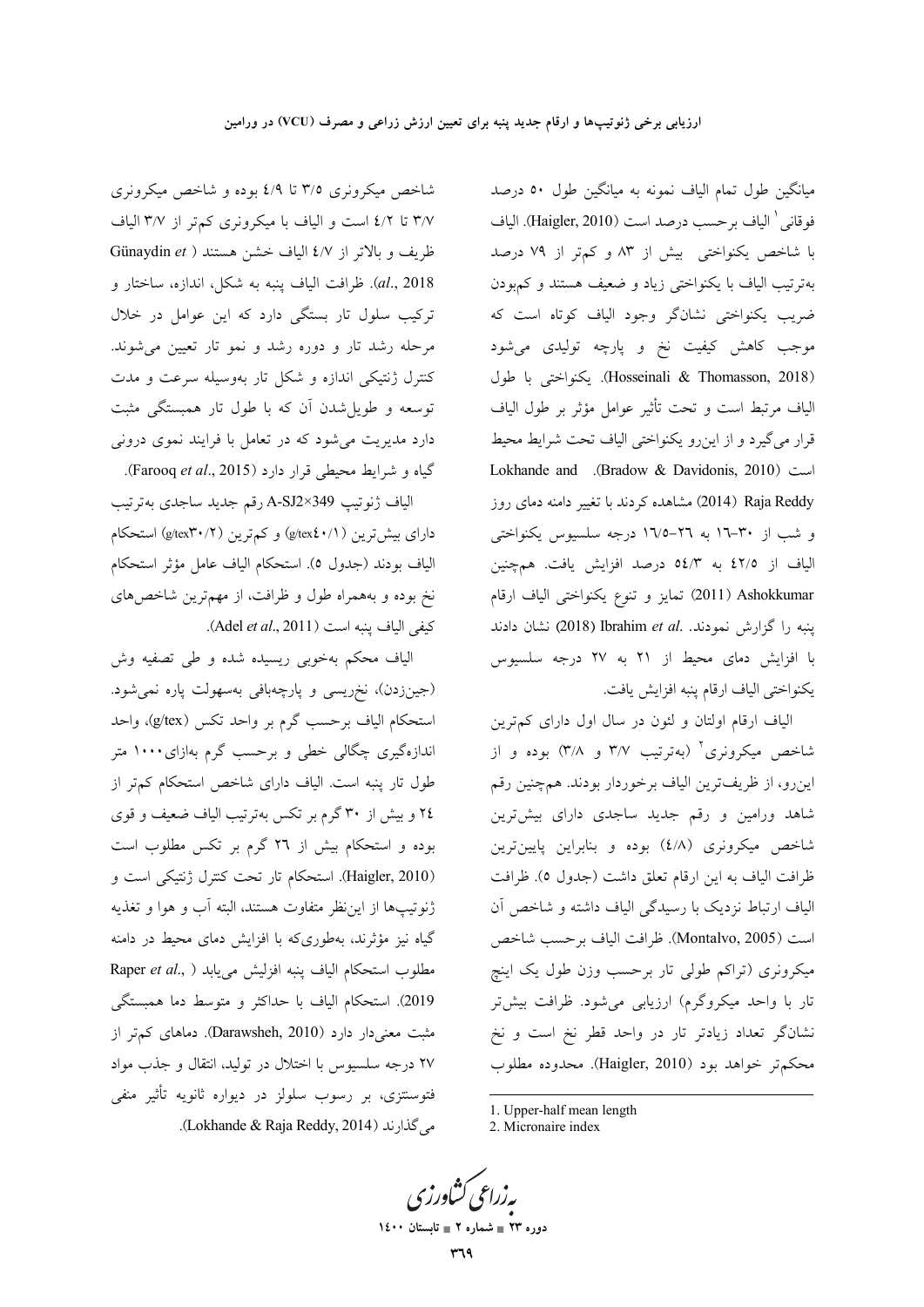آيدين حميدي، عباداله بانياني، موسىالرضا وفاييتبار، مرتضى عرب سلماني، سعيد بوربور، فرزاد كريمي، سعيد محمدي، اكرم مهاجر عباسي، نادر قريب

| منابع تغيير      |               |                                       |                               |                                          |                         | ِ مِبَانَکُن مِ بِعَاتِ (MS) |                    |                        |                                                 |
|------------------|---------------|---------------------------------------|-------------------------------|------------------------------------------|-------------------------|------------------------------|--------------------|------------------------|-------------------------------------------------|
|                  | درجه<br>آزادى | ارتفاع                                | تعداد                         | تعداد                                    | تعداد گره               | تعداد                        | وزن                |                        | عملكرد وش                                       |
|                  |               | بو ته                                 | شاخه زاىا                     | شاخه رويا                                | ساقه اصلى               | غوزه                         | غوزه               | زودرسي                 | در هکتار                                        |
| بلوک (تکرار)     | ٣             | ۱٥/۹۷۸ <sup>*</sup>                   | $2/779$ Tns                   | $\frac{1}{\sqrt{1 + ns}}$                | $Y/V\tau$ $\ln$ s       | $19/12 \cdot \text{ns}$      | $4\frac{4\pi}{15}$ | <b>٤٣/٨٣Vns</b>        | $\Lambda$ rvo $\Lambda$ rt $\ln s$              |
| ژنوتيپها و ارقام | $\vee$        | $\gamma \gamma \gamma / \gamma \cdot$ | $\Lambda/\Upsilon\Lambda$ lns | 7/71.                                    | $\mathbf{r}/\mathbf{r}$ | $Y1Y/\cdot V$                | $Y1Y+1Y*$          | $\lambda Y/\lambda 97$ | $4\lambda 17\lambda\lambda/\Upsilon\epsilon$ .* |
| خطا              | ۲۱            | 71/171                                | $0/\lambda$ 10                | $\cdot$ / $\wedge$ $\uparrow$ $\uparrow$ | 1/V                     | $0/\cdot V$                  | 1 <sup>2</sup>     | $Y \sqrt{2} \cdot V$   | 490299/49                                       |
| کل               | ٣١            |                                       |                               |                                          |                         |                              |                    |                        |                                                 |
| ضريب تغييرات (٪) |               | $V/A\Lambda$                          | 11/EA                         | ۸۸/۱۵                                    | $4/\gamma\gamma$        | 1.721                        | 0/91               | 7/A9                   | 11/07                                           |
|                  |               |                                       |                               |                                          |                         |                              |                    |                        |                                                 |

جدول ٦. تجزیه واریانس (میانگین مربعات) صفات ریختشناختی بوته، زودرسی، عملکرد وش و اجزای آن در سال دوم آزمایش

as \* و \*\* بهترتيب نبود اختلاف معنىدار و اختلاف معنىدار در سطح احتمال ٥ و ١ درصد.

جدول ۷. تجزیه واریانس (میانگین مربعات)صفات تکنولوژیکی الیاف در سال دوم آزمایش

|                                    |                       |                       | ميانگين مربعات(MS)      |                           |                                                   | در جه | منابع تغيير      |
|------------------------------------|-----------------------|-----------------------|-------------------------|---------------------------|---------------------------------------------------|-------|------------------|
| كشش الياف                          | استحكام الباف         | ظ افت الباف           | يكنواختى الياف          | طول الياف                 | كيل                                               | آزادى |                  |
| $\cdot$ / $\cdot$ ns               | $\cdot$ /7 $\cdot$ ns | $\cdot$ /0 $\cdot$ ns | $\cdot$ /77 $\cdot$ ns  | $2/1V \cdot ns$           | $\text{YVA} \cdot \text{A} / \text{10} \text{ns}$ | ٣     | بلوک (تکرار)     |
| $\cdot$ /0 $\cdot$ $\cdot$ $\cdot$ | $7/9 \cdots$          | $1/919$ <sup>*</sup>  | $1/\cdot \Lambda$ 0.*   | $V/Y$ o $\Lambda$ ns      | $1/r \cdot \cdot$                                 | ٧     | ژنوتيپها و ارقام |
| $\cdot/\cdot$                      | 1/771                 | $\cdot$ / $\cdot$ 20  | $\cdot$ /٤٢١            | 1/72A                     | $\cdot/\wedge\cdot\cdot$                          | ۲۱    | خطا              |
|                                    |                       |                       |                         |                           |                                                   | ٣١    | کل               |
| ۱٬۹۰                               | 7/7                   | $\Lambda$ /9)         | $\mathbf{r}/\mathbf{v}$ | $\mathbf{r}/\mathbf{r}$ . | $\mathcal{L}/\mathcal{O}$                         |       | ضريب تغييرات (٪) |

بوته بودند (جدول ٨) كه بيشتر بودن ارتفاع اين ارقام در

سال اول آزمایش نسبت به سال دوم می تواند مربوط به

بالاتربودن متوسط دمای هوای محل آزمایش در سال اول

باشد (جدول ۲). .Ashokkumar (2011) تمايز و تنوع

معنیدار ارقام پنبه از نظر ارتفاع بوته را مشاهده کرد. بوته

در رقمها و ژنوتیپهای مختلف و در شرایط محیطی

متفاوت، تغيير مي كند (Ehsan et al., 2008) و تفاوت

معنىدار ارتفاع بوته ژنوتيپها و ارقام مختلف پنبه مشاهده Naderi Arefi & Hamidi, 2014; Hamidi et ) شده است

al., 2018). عملكرد وش پنبه با ارتفاع بوته همبستگي منفي

و معنى دار دارد (Alaeddin *et al.*, 2017). همچنین تعداد

غوزه و شاخه زایای هر بوته و محصول و الیاف از

رقم شاهد ورامین و رقم تجاری اولتان بهترتیب در سال

وراثت يذيري بالايي برخوردارند (Khan et al., 2010).

as # و ## بهترتیب نبود اختلاف معنیدار و اختلاف معنیدار در سطح احتمال ٥ و ١ درصد.

الیاف رقم جدید ساجدی در سال اول آزمایش دارای بیش ترین (۷/۲ درصد) کشش بوده و کم ترین کشش الياف (٦/٦ درصد) به ژنوتيپ ٤٣٢٥٩ تعلق داشت (جدول ٥). كشش الياف درواقع انعطافپذيري الياف در مقابل کشش را نشان میدهد ( & Senthilkumar Anbumani, 2014) و هرچه این درصد بالاتر باشد، برای تهيه نخ و يارچه مطلوبتر است (Haigler, 2010).

نتايج تجزيه واريانس دادههاى سال دوم أزمايش نيز مشخص نمود، همانند سال اول، بهجز تعداد شاخههای زایا، ارقام مورد ارزیابی از لحاظ سایر صفات ارزیابی شده تفاوت معنى دارى با يكديگر داشتند (جدول ٦).

مقایسه میانگینهای سال دوم آزمایش مشخص کرد رقم شاهد ورامین و رقم جدید لئون بهترتیب دارای بیش ترین (۱۳۱ سانتی متر) و کم ترین (۸۵ سانتی متر) ارتفاع

بەزراعى كشاورزى

دورہ ۲۳ ∎ شمارہ ۲ ∎ تاہ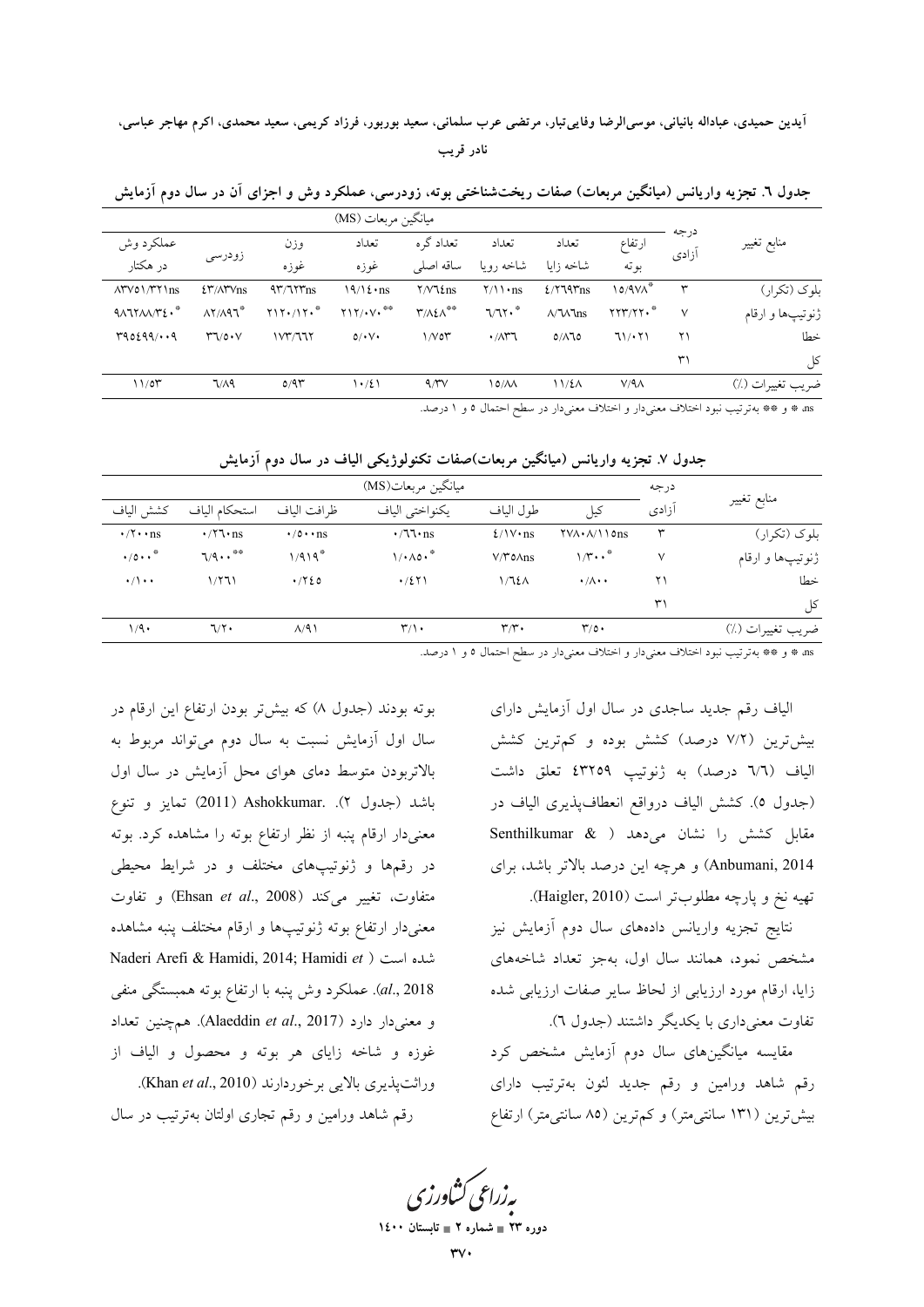در هکتار) با رقم شاهد ورامین که دارای بیشترین عملکرد وش (٤٢٠٠ کیلوگرم در هکتار) بود در یک گروه آماری قرار داشت. علت برخورداری عملکرد وش بالای رقم زودرسی مانند ساجدی می تواند مربوط به برخورداری آن از بیش ترین تعداد غوزه (۲۳) و وزن غوزه بالا (٤/٥ گرم) که در گروه آماری با وزن غوزه رقم ورامین (٤/٧ گرم) قرار داشت، باشد. همچنین رقم اولتان دارای کم;ترین عملکرد وش (۲۷۵۰ کیلوگرم در هکتار) بود (جدول ۸). برخورداری رقم اولتان از کم ترین عملکرد وش و کم ترین تعداد غوزه بیانگر وابستگی عملکرد وش به تعداد غوزه است. با توجه به بالاتربودن میانگین متوسط دمای هوای محل آزمایش در سال دوم (جدول ۱)، عملکرد وش بیشتر در سال دوم مورد انتظار بود. Raper (2019) افزايش عملكرد وش ينبه با افزليش دمای هوا را مشاهده کردند.

بیش ترین کیل الیاف در سال دوم به رقم جدید ساجدی (۳٦/٨ درصد) تعلق داشت و با رقم جدید تجاری خارجی لئون و ژنوتيپهاي، no.210 و no.221 و رقم شاهد خرداد در یک گروه آماری قرار داشتند و ژنوتیپ ٤٣٢٥٩ دارای كمترين كيل الياف (٣٤ درصد) بود.

دوم دارای بیشترین (۲۳) و کم ترین (١٤) تعداد شاخه رویا بودند. بیش تربودن تعداد شاخه رویا این ارقام در سال اول أزمايش نسبت به سال دوم احتمالاً مربوط به بالاتربودن متوسط دمای هوای محل آزمایش در سال اول میباشد (جدول ۲). بیش ترین و کم ترین تعداد گره ساقه اصلی نیز بهترتیب به رقم شاهد ورامین (۹۵) و رقم تجاری جدید خارجي لئون (٦٨) تعلق داشت. از لحاظ تعداد غوزه رقم جدید ساجدی دارای بیشترین تعداد غوزه (۲۳) بود و با رقم شاهد ورامین (۲۲) در یک گروه آماری قرار داشتند. كمترين تعداد غوزه (١٥) نيز مربوط به ژنوتيپ no.210 بود. رقم شاهد ورامین در سال دوم دارای بیش ترین وزن غوزه (٤/٧ گرم) بود و با ژنوتیپ no.221 و رقم تجاری جدید خارجي لئون و رقم جديد ساجدي با وزن غوزه ٤/٥ گرم در یک گروه آماری بودند. رقم جدید ساجدی در سال دوم زودرسترین رقم بود (۸۷ درصد) و با رقم شاهد خرداد در یک گروه آماری قرار داشت. ژنوتیپ ٤٣٢٥٩ در سال دوم دیررس ترین (٧٤ درصد) ژنوتیپ بود و با رقم شاهد ورامین (٧٤ درصد) در یک گروه آماری قرار داشت. همچنین در سال دوم عملکرد وش رقم جدید ساجدی (٤١٢٠ کیلوگرم

| عملكرد وش                              | زودرسى            | وزن غوزه                          | تعداد                     | تعداد گر ه                           | تعداد                     | ارتفاع بوته                     | ژنوتيپها و          |
|----------------------------------------|-------------------|-----------------------------------|---------------------------|--------------------------------------|---------------------------|---------------------------------|---------------------|
| (kg/ha)                                | (0/0)             | (gr)                              | غوزه                      | ساقه اصلى                            | شاخه رويا                 | (cm)                            | ارقام               |
| $25 \cdot a$                           | ٧٤d               | $\frac{\epsilon}{\mathrm{Va}}$    | ۲۲a                       | ٩٥a                                  | $\mathsf{r} \mathsf{r}$ a | $\Upsilon$                      | ۱– ورامین (شاهد)    |
| $r \cdot b$                            | ۸٦a               | $2/\mu b$                         | ۱۸b                       | $V \cdot c$                          | ١٦c                       | $\cdot$ $\cdot$ $\cdot$ $\cdot$ | ٢-خر داد (شاهد)     |
| $\forall \mathsf{v} \cdot \mathsf{d}$  | $\wedge$ ۳ $b$    | $b\ell/\mathcal{r}$               | \"\bc                     | $\wedge$ Aab                         | $\delta$                  | 117b                            | ۳– اولتان           |
| $\mathbf{r}\cdots\mathbf{b}\mathbf{c}$ | ٧٤d               | $\frac{\xi}{\tan \theta}$         | <b>\Vbc</b>               | ٧٠                                   | $\forall bc$              | $\cdot \tau$ cd                 | $204 - 2$           |
| $Y \wedge \mathsf{A} \cdot c$          | Vocd              | $\mathsf{r}/\mathsf{A}\mathsf{c}$ | ١٩b                       | VAb                                  | ١٨b                       | $\cdot \circ c$                 | $A-SJ2\times 349-0$ |
| <b>YAAOC</b>                           | $\wedge \cdot bc$ | $2/$ bc                           | ۱۸b                       | $V$ $bc$                             | $\sqrt{c}$                | $\cdots$ cd                     | $R7 - 7$            |
| $\forall \wedge \cdot \cdot \text{cd}$ | $\wedge$ bc       | $2/\delta c$                      | ١٥c                       | ٦٩d                                  | ١٦c                       | A9b                             | no. $210 - V$       |
| $r \wedge r \cdot b$                   | $\wedge \cdot bc$ | $\frac{\epsilon}{a}$              | <b>\Vbc</b>               | ٧٢b                                  | $\forall bc$              | $\vee$ $\vee$ $\vee$            | no. $221 - A$       |
| <b>YAVocd</b>                          | <b>VVc</b>        | $2/\circ a$                       | \"\bc                     | ٦Md                                  | $\sqrt{c}$                | <b>Aod</b>                      | ۹– لئون             |
| $2\lambda \cdot a$                     | AVa               | $\frac{\epsilon}{\alpha}$         | $\mathsf{r} \mathsf{r}$ a | $\mathbf{\hat{a}} \cdot \mathbf{ab}$ | ١٩b                       | <b>\YVab</b>                    | ۱۰- ساجدی           |

جدول ۸ مقایسه میانگینهای صفات ریختشناختی بوته، زودرسی، عملکرد وش و اجزای آن در سال دوم اجرای آزمایش

میانگینهایی که دارای حداقل یک حرف مشترک میباشند در یک گروه آماری قرار میگیرند.

یه زراعی کشاورز

دوره ۲۳ ∎ شماره ۲ ∎ تا،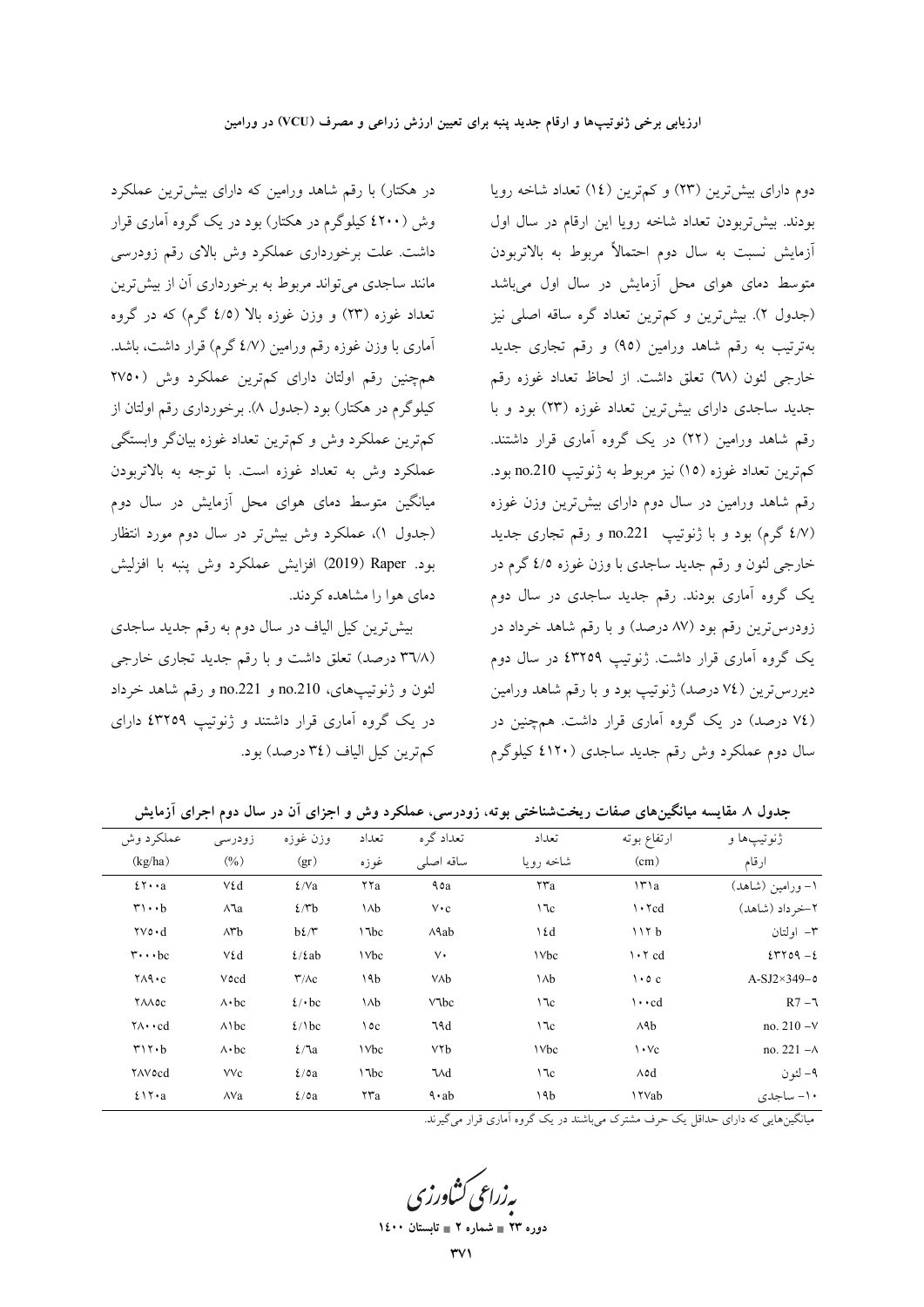آيدين حميدي، عباداله بانياني، موسىالرضا وفاييتبار، مرتضى عرب سلماني، سعيد بوربور، فرزاد كريمي، سعيد محمدي، اكرم مهاجر عباسي، نادر قريب

| ژنوتيپها و           | کیل                                            | طول الياف                                          | يكنواختي الياف                       | ظرافت الياف                   | استحكام الياف                              | كشش الياف           |
|----------------------|------------------------------------------------|----------------------------------------------------|--------------------------------------|-------------------------------|--------------------------------------------|---------------------|
| ارقام                | $(\%)$                                         | (mm)                                               | (9/0)                                | (Micronaire)                  | $(g$ /tex)                                 | (0/0)               |
| ۱– ورامین (شاهد)     | $\mathbf{r} \circ \mathbf{r} \cdot \mathbf{a}$ | $\mathfrak{r}\setminus\mathfrak{c}_a$              | $\lambda$ Y/ $\lambda$ b             | $\frac{\epsilon}{\mathrm{v}}$ | $b^{\mu}\ell/\tau$                         | $\sqrt{2a}$         |
| ٢-خر داد (شاهد)      | $a^{\prime\prime}$ 0/V                         | $\frac{1}{4}$                                      | $\lambda$ Y/ $\lambda$ b             | $2/\Upsilon$ a                | $\mathbf{r} \cdot \mathbf{v}$              | $\sqrt{2a}$         |
| ۳- اولتان            | $\mathbf{r}$ oab                               | $\mathbf{r}\mathbf{1}/\mathbf{\mathbf{\hat{z}}}$ a | $V/\sqrt{c}$                         | $\mathbf{r}/\mathbf{4ab}$     | rr/4b                                      | $V/\cdot a$         |
| $2-\gamma$           | $\mathbf{r}$ is be-                            | $Y_1$ oab                                          | $\Lambda$ · / $\ell$ bc              | 2/7a                          | $\mathbf{r} \cdot \mathbf{v}$              | $\sqrt{}$           |
| $A-SJ2\times349 - 0$ | $\mathbf{Y9}/\mathbf{r}$ c                     | $\mathsf{r}\setminus\mathsf{oa}$                   | $\Lambda$ o/Vab                      | $\frac{\epsilon}{\mathrm{v}}$ | $2 \cdot \gamma a$                         | $\sqrt{2a}$         |
| $R7 - 7$             | $\mathbf{r}$ o/Yab                             | $\mathbf{r} \cdot$ /Vab                            | $\Lambda$ / $\lambda$ / $\lambda$ ab | $\frac{\epsilon}{\epsilon}$   | $\mathsf{r}\mathsf{y}/\mathsf{obc}$        | $\sqrt{\text{A}ab}$ |
| no. $210 - V$        | $r$ $0/9a$                                     | YA/Vab                                             | $\Lambda V/\Lambda a$                | $\frac{\epsilon}{\mathrm{v}}$ | $\mathbf{r} \mathbf{\Omega} \mathbf{r}$    | $\sqrt{2a}$         |
| no. $221 - A$        | $\mathbf{r}\mathbf{v}$                         | $\frac{Y}{10}$                                     | V <sup>q</sup> /9bc                  | $\mathbf{r}/\mathbf{Vab}$     | $\mathbf{r} \cdot \mathbf{r}$              | $V/\cdot a$         |
| ۹– لئون              | $r\gamma/r_a$                                  | abr.                                               | $\lambda$ Y/9b                       | $\mathbf{r}/\mathbf{r}$       | $\mathsf{r} \cdot / \mathsf{A} \mathsf{c}$ | $V/\cdot a$         |
| ۱۰- ساجدی            | $\Upsilon \sqrt{\lambda a}$                    | $\frac{y}{y}$                                      | $\Lambda^{\star}/\circ ab$           | 2/7a                          | $\mathbf{r} \cdot \mathbf{v}$              | $V/\lambda$         |
|                      |                                                |                                                    |                                      |                               |                                            |                     |

جدول ۹. مقايسه ميانگينهاي صفات تكنولوژيكي الياف در سال دوم آزمايش

میانگینهایی که دارای حداقل یک حرف مشترک میباشند در یک گروه آماری قرار میگیرند.

میکرونری (٤/٧) و درنتیجه کمترین ظرافت الیاف برخوردار بودند. الياف ژنوتيپ 349×A-SJ2 از بيشترين استحکام (g/tex٤٠/٢) در سال دوم برخوردار بود و ژنوتیپ no.221 دارای کمترین استحکام الیاف (g/tex۳۰/۲) بود. الیاف رقم جدید ساجدی نیز دارای بیش ترین کشش در سال دوم بود و کم ترین کشش الیاف به ژنوتیپ ٤٣٢٥٩ تعلق داشت (جدول ٩). کشش الیاف مرتبط با استحكام الياف است و بالابودن كشش الياف باعث مرغوبیت نخ و پارچه بافتهشده از آن میشود .(Cotton Incorporated, 2018).

### ٤. نتيجه گيري

براساس نتايج أزمون تعيين ارزش زراعي و مصرف ژنوتیپها و ارقام جدید پنبه در استان تهران (ورامین) مشخص شد رقم جدید ساجدی از لحاظ بیشتر صفات مهم مرتبط با ارزش زراعی پنبه یا از برتری نسبت به ارقام شاهد برخوردار بود یا در حد این ارقام قرار داشت. رقم ساجدی با برخورداری از بیشترین تعداد و وزن غوزه و

برخورداری رقم ساجدی از بیش ترین کیل الیاف با توجه به این دارای بیش ترین تعداد غوزه و نیز وزن غوزه قرارداشته در گروه آماری بیشترین وزن غوزه، دور از انتظار نبود. ژنوتیپ A-SJ2×349 نیز دارای بیشترین طول الياف (٣١/٥ ميلي متر) در سال دوم بود و با ارقام شاهد ورامین و خرداد در یک گروه آماری قرار داشتند و رقم جديد ساجدي داراي كمترين طول الياف (٢٧/٣ میلی متر) بود. مقایسه طول الیاف ارقام و ژنوتیپهای بررسی شده در سال اول و دوم مشخص می نماید طول الیاف در سال دوم نسبت به سال اول کاهش نشان نمی دهد که می تواند مربوط به متوسط دمای پایین تر در سال دوم باشد (جدول ٢). بهلحاظ يكنواختى الياف ژنوتیپ no.210 از یکنواختترین الیاف (۸۷/۸ درصد) در سال دوم برخوردار بود و الياف رقم تجارى اولتان دارای کم ترین (۷۸/۹ درصد) یکنواختی بود. رقم تجاری جدید خارجی لئون دارای کمترین میکرونری (۳/۲) و درنتيجه ظريفترين الياف در سال دوم بود و الياف رقم شاهد ورامين و ژنوتيپ A-SJ2×349 از بيشترين

بەزراعى كشاورز<sup>.</sup>

دوره ۲۳ ∎ شماره ۲ ∎ تابه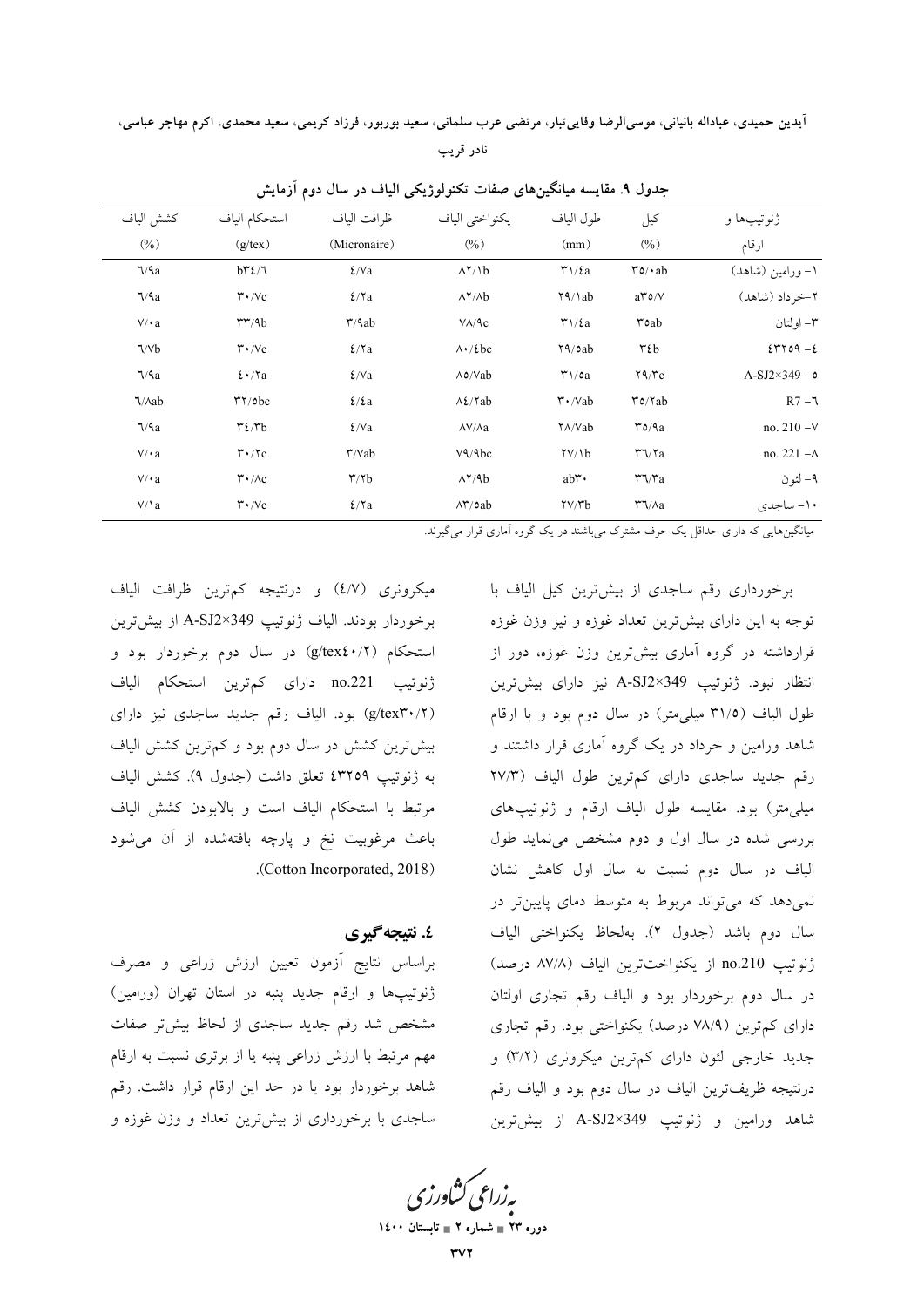Brown. R.S. (2008). Physiological response of cotton to high night temperature. *American Journal of Plant Science and Biotechnology*, *2*, 63-68.

- Ashokkumar, K. (2011). Morphological Diversity and *per se* Performance in Upland Cotton (*Gossypium hirsutum* L.). *Journal of Agricultural Science*, *3*(2), 107-113.
- Berlangieri Costa, M. (2015). T*emperature in the Cotton (Gossypium hirsutum L.) Canopy and Effects on Cotton Leaf and Boll Growth.* Pp: 103, MSc. Thesis, University of Arkansas.
- Boman, R. (2013). *Monitoring pre-bloom cotton fruiting in Oklahoma*. Available at http://cotton.okstate.edu/plant-growth-anddevelopment/montring-cttn-prebl-fruitingok.pdf.
- Bradow, J.M., & Davidonis, G.H. (2010). *Effect of environment on fiber quality.* In: Stewart, J. McD. D. Oosterhuis, J.J. Heitholt, & J. Mauney. (eds.) Physiology of Cotton. 229-245 pp., Springer Science+Business Media B.V.
- Conaty, W., Brodrick, R., Mahan, J., & Payton, P. (2015). *Climate and Its Interactionwith Cotton Morphology. In*: Cotton. Agronomy Monograph 57.ASA-CSSA-SSSA, Madison, WI, pp. 401-418.
- Cotton Incorporated. (2018). The Classification of Cotton. Cotton Council International.
- Darawsheh, M.K. (2010). Cotton fiber quality parameters response to cultivation system as influenced by limited and normal irrigation. *Journal of Food, Agriculture & Environmen, 8*(2), 527-530.
- Ehsan, F, Ali, A., Nadeem, Tahir, M.A., & Majeed, A. (2008). Comparitive yield performance of new cultivars of cotton (*Gossypium hirsutum* L*.*)*. Pakistan Journal of Life Social Science*, *6*(1), 1-3.
- Farooq, J., Farooq, A., Rizwan, M., Petrescu-Mag, I.V., Amjad Ali, M., Mahmood, K., & Batool, A. (2015) Cotton fibers: Attributes of specialized cells and factors affecting them. *Advances in Environmental Sciences -International Journal of the Bioflux Society*, *7*(3), 369-382.
- Günaydin, G.K., Soydan, A.S., & Palamutçu, S. (2018). Evaluation of Cotton Fibre Properties in Compact Yarn Spinning Processes and Investigation of Fibre and Yarn Properties. *Fibers and Textiles in Eastern Europe*, 26, *3*(129), 23-34.
- Haigler, C.H. (2010). *Physiological and anatomical factors determining fiber structure and utility*. In: Physiology of Cotton, pp: 33-47, By: Stewart, J. Mc D., Oosterhuis, D., Heitholt, J.J. and Mauney, J. (eds.), Springer Science+Business Media B.V.

قرارداشتن عملکرد وش و گروه آماری رقم دارای یش ترین عملکرد وش و بهعنوان زودرسترین رقم در هر دو سال آزمایش و داشتن بیشترین کیل و کشش الیاف در سال اول آزمایش در مقایسه با سایر ارقام و ژنوتیپهای بررسی شده، رقم قابل معرفی و تجاری سازی برای کشت در استان تهران در مناطق مشابه ورامین می باشد.

#### **0. تشکر و قدردانی**

بدینِوسیله مجریان و همکاران پروژه تحقیقاتی سازمان نحقیقات، آموزش و ترویج کشاورزی تحت عنوان رزیابی و تعیین ارزش زراعی برخی ارقام جدید پنبه به شماره مصوب ۹۰۰۱۱-۰۸+-۰۸+۳ که مقاله حاضر حاصل از بخشی از نتایج آن بوده است، مراتب سپاس گزاری خویش را از حمایتهای مؤسسه تحقیقات نبت وگواهی بذر و نهال و مؤسسه تحقیقات پنبه کشور و مرکز تحقیقات و آموزش کشاورزی و منابع طبیعی استان نهران در ورامین برای اجرای این تحقیق اعلام میiمایند.

٦. تعارض مناف*ع* هيچگونه تعارض منافع توسط نويسندگان وجود ندارد.

## **. 0 7.**

- Adel, G., Faten, F., & Radhia, A. (2011). Assessing Cotton Fiber Maturity and Fineness by Image Analysis. *Journal of Engineered Fibers and Fabrics*, *6*(2), 50-60.
- Alaeddin, H., Zangi, M.R., & Nezamzadeh, R. (2017). Evaluation of genotypic and phenotypic correlation with yield and earliness in tetraploid species cotton. *Iranian Journal of Cotton Researches*, *5*(1), 77-90.
- Alishah, O. (2009) Spetial words of cotton. Agriculture Education Publication.
- Amjad Ali, M., Khan, I.A., Awan, S.I., & Niaz, S. (2008). Genetics of fiber quality traits in cotton (*Gossypium hirsutum* L.). *Australian Journal of Crop Science*, *2*(1), 10-17.
- Arevalo, L.S., Oosterhuis, D.M., Coker, D., &



دوره ۲۳ **\_ شماره ۲ \_ تابستان ۱٤۰۰**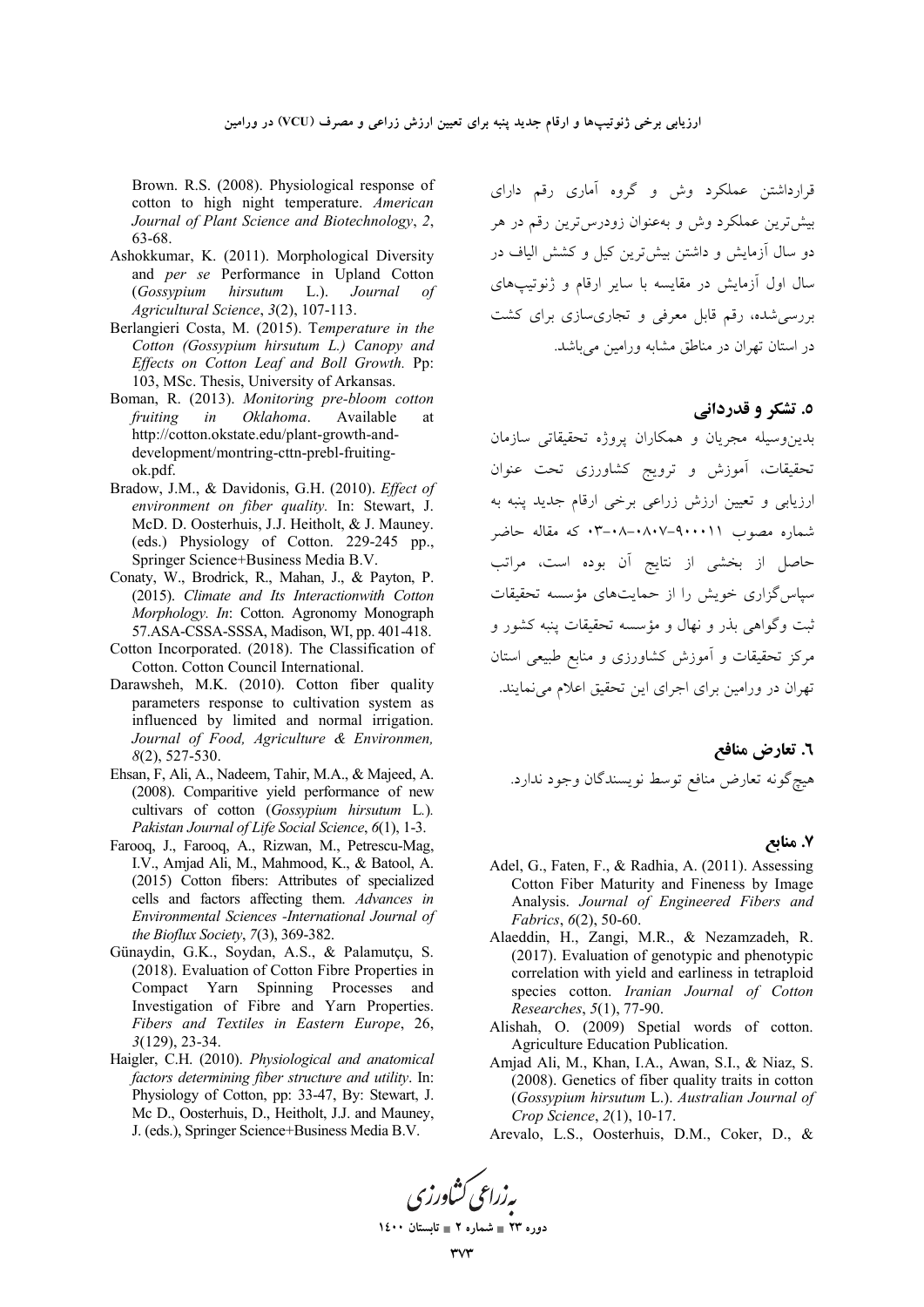أيدين حميدي، عباداله بانياني، موسىالرضا وفايي¢بار، مرتضى عرب سلماني، سعيد بوربور، فرزاد كريمي، سعيد محمدي، اكرم مهاجر عباسي،

**نادر قریب** 

- Hamidi A., Naderi Arefi A., Forghani S.R., Vafayi Tabar M., Arab Salmani M., & Hakimi, M. (2012). Cottonseed production and technology. Seed and Plant Certification and Registration Institute (SPCRI). P: 648.
- Hamidi, A. (2016). *Evaluation and determination of some new cotton (Gossypium hirsutum L.) cultivars Value for Cultivation and Use (VCU)*. Research Project Report, Seed and Plant Certification and Registration Institute (SPCRI), 74 pp. (in Persian)
- Hamidi, A., Ghasemi Bezdi, K., & Jafari, Y. (2018). Evaluation of Morphological Characteristics of Cotton (*Gossypium hirsutum* L.) New Genotypes in Golestan Province. *Journal of Crop Breeding*, *10*(9), 66-74. (in Persian)
- Hosseinali, F., & Thomasson, J.A. (2018). Multiscale Frictional Properties of Cotton Fibers: A Review. *Fibers*, *6*(49), 1-29.
- Ibrahim, A., Ibrahim, E., Ali, A., & El-Banna, A. (2018) Response of Fiber Quality to Temperature Degree and Lint Cotton Grade in Two Long Staple Varieties. *Alexandria Science Exchange Journal*, *39*(3), 483- 489.
- Jaime, R., McKamey, J., & Cotty, P.J. (2013). Module Storage Time, Leaf Grade and Seed Moisture Influence Fiber Quality and Aflatoxin Contamination of Cotton in South Texas. *Journal of Cotton Science*, *17*, 60-68.
- Jixiny, W.U., Jenkins, J.N., Mccarty, J.C., & Zhu, J. (2004). Genetic association of yield with its component + traits in a recombinant inbered line population of cotton. *Euphytica*, *140*, 171-179.
- Khan, N.G., Naveed, M., & Khan, N.I. (2008). Assessment of some novel upland cotton genotypes for yield constancy and malleability. *International Journal of Agriculture and Biology*, *10*(1), 109-111.
- Khan, N., Marwat, K.B., Hassan, G., Farhatullah, Batool, S., Makhdoom, K., Ahmad, W., & Khan, H. (2010). Genetic Variation and Heritability for Cotton Seed, Fiber and Oil Traits in *Gossypium hirsutum* L. *Pakistan Journal of Botany*, *42*(1), 615-625.
- Lokhande, S., & Reddy, K.R. (2014). Quantifying Temperature Effects on Cotton Reproductive Efficiency and Fiber Quality. *Agronomy Journal*, *106*(4), 1275-1282.
- Luo, Q. (2011). Temperature thresholds and crop production: a review. *Climatic Change, 109*, 583-598.
- McGarry, R.C., Prewitt, S.F., Culpepper, S., Eshed, Y., Lifschitz, E., & Ayre, B. G. (2016) Monopodial and sympodial branching architecture in cotton is differentially regulated by the *Gossypium hirsutum* SINGLE FLOWER TRUSS

and SELF-PRUNING orthologs. New *Phytologist*, *212*, 244-258.

- Montalvo, Jr.J.G. (2005). Relationships between Micronaire, Fineness, and Maturity. Part I. Fundamentals. *The Journal of Cotton Science*, *9*, 81-88.
- Morello, C.L, Suassuna, N.D., Correia Farias, F.J., Lamas, F.M., Pedrosa, M.B., Ribeiro, J.L. Campos Godinho, V.P., & Freire, E.C. (2010). BRS 293: A midseason high-yielding upland cotton cultivar for Brazilian savanna*. Crop Breeding and Applie Biotechnology*, *10*, 180-182.
- Mozafari, J., Sadeghian, S.Y., Mobasser, S., Khademi, H., & Mohammadi, S.A. (2010). Principles of plant variety protection. Ministry of Jihad-e-Agriculture Agricultural Research Education and Extensions Organization (AREEO), Seed and Plant Certification and Registration Institute (SPCRI), (In Persian).
- Naderi Arefi, A., & Hamidi, A. (2014). Seed Cotton Yield and some Related Traits in Different Cultivars of Cotton (*Gossypium hirsutum* L.) in Garmsar Conditions. *Seed and Plant Production*, *30*(4), 401-420.(in Persian)
- Oosterhus, D.M., & Cothren, J.T. (2012). *Flowering and fruiting in cotton. Cotton foundation Reference book series*, The Cotton Foundation Cordova, Tennessee, U.S.A.
- Peláez-Andérica, E., Rey, F., López & Gil, M., (2018). Genetic diversity and phylogenetic relationships of a potential cotton collection for European breeding research. *Turkish Journal of Botany*, *42*, 172-182.
- Pettigrew, W.T. (2004). Moisture deficit effects on cotton lint yield, yield components, and boll distribution. *Agronomy Journal*, *96*, 377-383.
- Raja Reddy, K., Brand, D., Wijewardana, C., & Gao, W. (2017). Temperature Effects on Cotton Seedling Emergence, *Growth, and Development*, *109*(4), 1379-1387.
- Raper, T.B., Snider, J.L, Dodds, D.M., Jones, A., Robertson, B., Fromme, D., Sandlin, T., Cutts, T., & Blair, R. (2019). Genetic and Environmental Contributions to Cotton Yield and Fiber Quality in the Mid-South. *Crop Science*, *59*, 307-317.
- Rehman, A., Raziq, M., Mirbahar, A.A., & Abro, S. (2014). Biometrical association of plant height and yield components in *Gossypium hirsutum* L. *International Journal Biology and Biotechnology*, *11*(1), 155-159.
- Salahuddin, S., Abro, S., Kandhro, M.M., Salahuddin L., & Laghari, S. (2010). Correlation and path coefficient analysis of yield components of upland cotton (*Gossypium hirsutum* L.) sympodial. *World Applied Sciences Journal*, *8*, 71-75.



**1400  2 - 23 -**